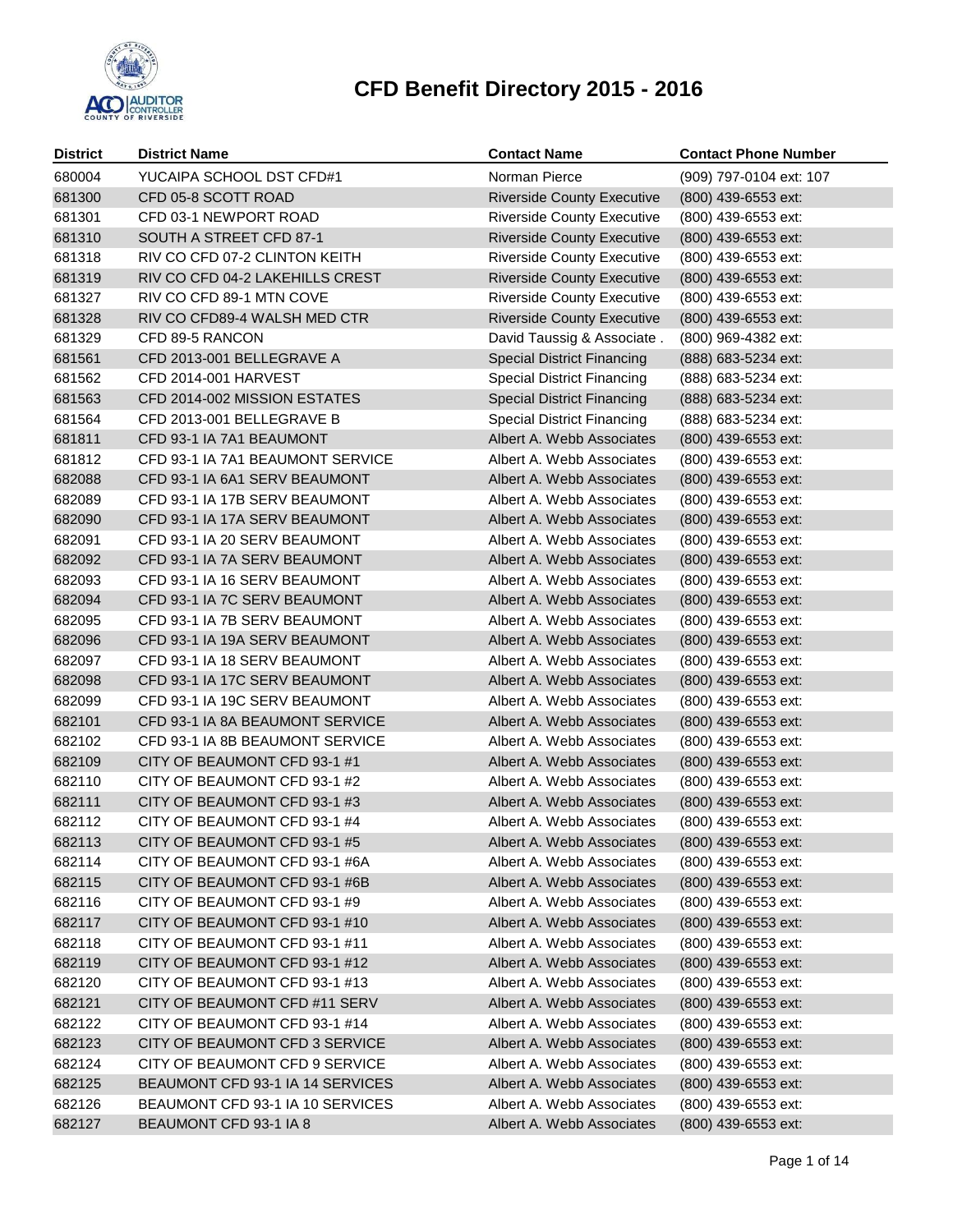

| <b>District</b> | <b>District Name</b>             | <b>Contact Name</b>         | <b>Contact Phone Number</b> |
|-----------------|----------------------------------|-----------------------------|-----------------------------|
| 682128          | BEAUMONT CFD 15 SERVICES         | Albert A. Webb Associates   | (800) 439-6553 ext:         |
| 682129          | BEAUMONT CFD 93-1 #8 SERVICES    | Albert A. Webb Associates   | (800) 439-6553 ext:         |
| 682130          | BEAUMONT CFD 93-1 #12 SERVICES   | Albert A. Webb Associates   | (800) 439-6553 ext:         |
| 682131          | CITY OF BEAUMONT CFD 93-1 #17A   | Albert A. Webb Associates   | (800) 439-6553 ext:         |
| 682132          | CITY OF BEAUMONT CFD 93-1 #18    | Albert A. Webb Associates   | (800) 439-6553 ext:         |
| 682134          | BEAUMONT CFD 93-1 #16            | Albert A. Webb Associates   | (800) 439-6553 ext:         |
| 682135          | BEAUMONT CFD 93-1 #19A           | Albert A. Webb Associates   | (800) 439-6553 ext:         |
| 682136          | BEAUMONT CFD 93-1 #8A            | Albert A. Webb Associates   | (800) 439-6553 ext:         |
| 682137          | BEAUMONT CFD 93-1 #19C           | Albert A. Webb Associates   | (800) 439-6553 ext:         |
| 682138          | BEAUMONT CFD 93-1 #23            | Albert A. Webb Associates   | (800) 439-6553 ext:         |
| 682139          | CITY OF BEAUMONT CFD 93-1 IA 7B  | Albert A. Webb Associates   | (800) 439-6553 ext:         |
| 682140          | CITY OF BEAUMONT CFD 93-1 IA 8B  | Albert A. Webb Associates   | (800) 439-6553 ext:         |
| 682141          | CITY OF BEAUMONT CFD 93-1 IA 8C  | Albert A. Webb Associates   | (800) 439-6553 ext:         |
| 682142          | CITY OF BEAUMONT CFD 93-1 IA 17B | Albert A. Webb Associates   | (800) 439-6553 ext:         |
| 682143          | CITY OF BEAUMONT CFD 93-1 IA 20  | Albert A. Webb Associates   | (800) 439-6553 ext:         |
| 682144          | CFD 93-1 IA17C                   | Albert A. Webb Associates   | (800) 439-6553 ext:         |
| 682146          | CITY OF BEAUMONT CFD 93-1 IA 7C  | Albert A. Webb Associates   | (800) 439-6553 ext:         |
| 682147          | CITY OF BEAUMONT CFD 93-1 IA 8D  | Albert A. Webb Associates   | (800) 439-6553 ext:         |
| 682149          | CFD 93-1 IA 8C BEAUMONT SERVICE  | Albert A. Webb Associates   | (800) 439-6553 ext:         |
| 682150          | CFD 93-1 IA 8D BEAUMONT SERVICE  | Albert A. Webb Associates   | (800) 439-6553 ext:         |
| 682160          | CITY OF BLYTHE CFD 2004-1        | David Taussig & Associates  | (800) 969-4382 ext:         |
| 682166          | CALIMESA CFD 2013-1 FAC IA 1     | Koppel & Gruber Public Fina | (888) 510-0290 ext:         |
| 682167          | CALIMESA CFD 2013-1 SERVICES     | Koppel & Gruber Public Fina | (888) 510-0290 ext:         |
| 682168          | CALIMESA CFD 2012-1 SERVICES     | Koppel & Gruber Public Fina | (888) 510-0290 ext:         |
| 682170          | CALIMESA CFD 2012-1 FAC IA1      | Koppel & Gruber Public Fina | (888) 510-0290 ext:         |
| 682174          | CITY OF CALIMESA CFD 1           | Koppel & Gruber Public Fi   | (888) 510-0290 ext:         |
| 682179          | CFD 93-1 IA 7D BEAUMONT          | Albert A. Webb Associates   | (800) 439-6553 ext:         |
| 682180          | CFD 93-1 IA 7D BEAUMONT SERVICES | Albert A. Webb Associates   | (800) 439-6553 ext:         |
| 682181          | CFD 93-1 IA 14A BEAUMONT         | Albert A. Webb Associates   | (800) 439-6553 ext:         |
| 682182          | CFD 93-1 IA 14B BEAUMONT         | Albert A. Webb Associates   | (800) 439-6553 ext:         |
| 682183          | CFD 93-1 IA 6A1 BEAUMONT         | Albert A. Webb Associates   | (800) 439-6553 ext:         |
| 682243          | CATHEDRAL CITY CFD 2006-1 IA4    | David Taussig 7 Associates  | (800) 969-4382 ext:         |
| 682244          | CATHEDRAL CITY CFD 2006-1 IA2    | David Taussig 7 Associates  | (800) 969-4382 ext:         |
| 682245          | CATHEDRAL CITY CFD 2000-01       | Willdan Financial Service   | (866) 807-6864 ext:         |
| 682272          | CORONA CFD 2002-2 LDS MAINT      | Albert A. Webb Associates   | (800) 439-6553 ext:         |
| 682273          | CORONA CFD 2002-3 LDS MAINT      | Albert A. Webb Associates   | (800) 439-6553 ext:         |
| 682274          | CORONA CFD 2001-2 IMP AREA 1     | Shepherd & Staats, Inc      | (800) 641-8403 ext:         |
| 682301          | CORONA CFD 2002-1 DOS LAGOS      | Shepherd & Staats, Inc      | (800) 641-8403 ext:         |
| 682304          | CORONA(N MAIN)CFD NO 2011-1      | Albert A. Webb Associates   | (800) 439-6553 ext:         |
| 682314          | CORONA CITY CFD 86-2             | Shepherd & Staats, Inc      | (800) 641-8403 ext:         |
| 682321          | <b>CFD 89-1</b>                  | Shepherd & Staats, Inc.     | (800) 641-8403 ext:         |
| 682322          | CFD 89-1 IMPROVEMENT AREA NO. 1  | Shepherd & Staats, Inc      | (800) 641-8403 ext:         |
| 682335          | CORONA CFD 90-1 SERIES A         | Shepherd & Staats, Inc      | (800) 641-8403 ext:         |
| 682337          | CITY OF CORONA CFD 97-1 LDS      | Albert A. Webb Associates   | (800) 439-6553 ext:         |
| 682338          | CORONA CFD 97-2                  | Shepherd & Staats, Inc      | (800) 641-8403 ext:         |
| 682339          | CORONA CFD 2000-1 DEBRIS BASIN   | Shepherd & Staats, Inc      | (800) 641-8403 ext:         |
| 682340          | CORONA CFD 2000-1 EAGLE GLEN II  | Shepherd & Staats, Inc      | (800) 641-8403 ext:         |
| 682341          | CORONA CFD 2001-1 LLMD           | Albert A. Webb Associates   | (800) 439-6553 ext:         |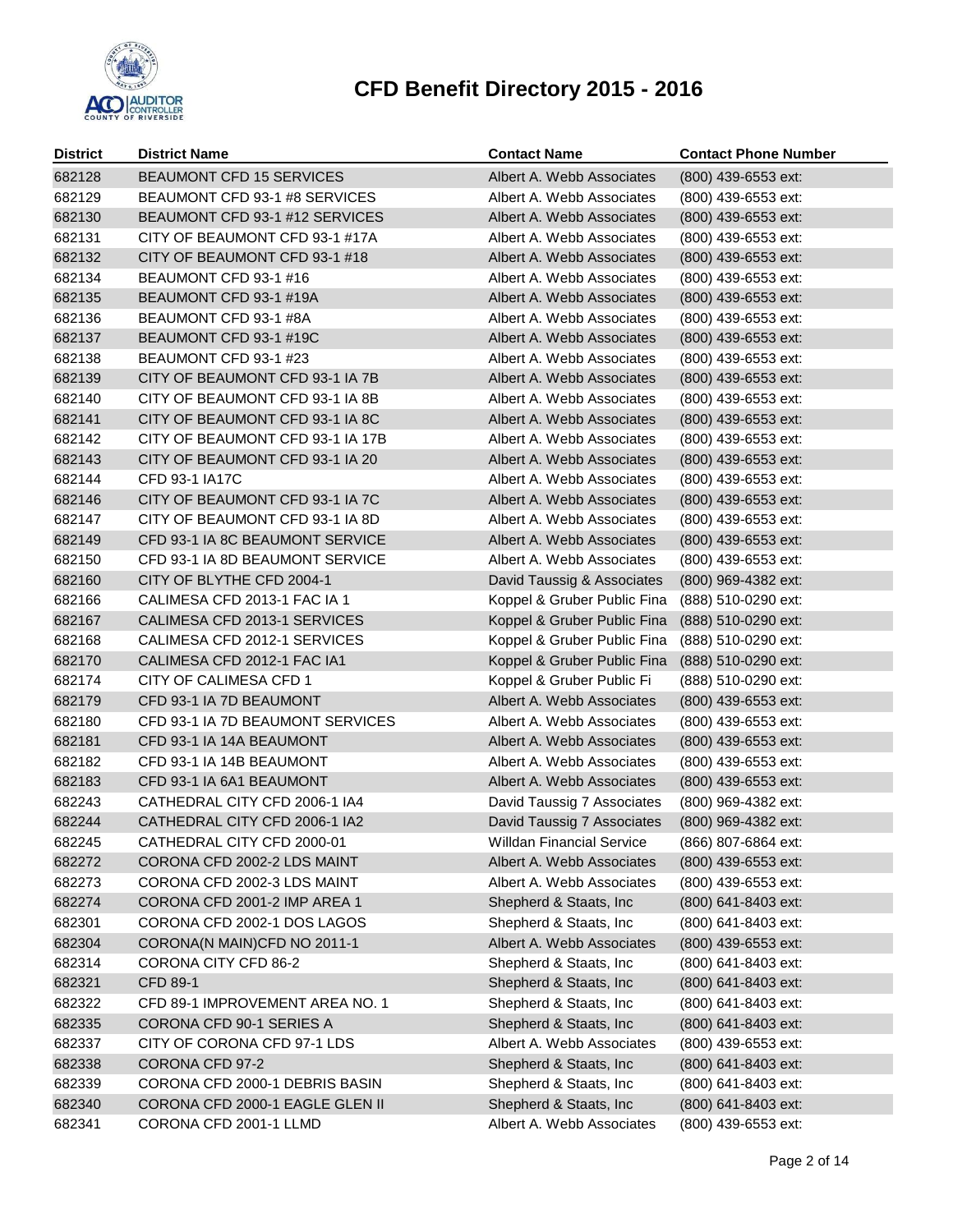

| <b>District</b> | <b>District Name</b>              | <b>Contact Name</b>               | <b>Contact Phone Number</b> |
|-----------------|-----------------------------------|-----------------------------------|-----------------------------|
| 682342          | CORONA CFD 2001-2 IMP AREA 2      | Shepherd & Staats, Inc            | (800) 641-8403 ext:         |
| 682343          | CORONA CFD 2002-4 COR CROSSINGS   | Shepherd & Staats, Inc.           | (800) 641-8403 ext:         |
| 682344          | CORONA CFD 2003-2 HIGHLANDS COLL  | Shepherd & Staats, Inc            | (800) 641-8403 ext:         |
| 682345          | LAKE ELSINORE USD CFD 99-1        | Anabel Ednave-Bui                 | (877) 250-1503 ext:         |
| 682346          | LAKE ELSINORE USD CFD 2001-1      | Anabel Ednave-Bui                 | (877) 250-1503 ext:         |
| 682347          | LAKE ELSINORE USD CFD 2001-2      | Anabel Ednave-Bui                 | (877) 250-1503 ext:         |
| 682348          | LAKE ELSINORE USD CFD 2001-3      | Anabel Ednave-Bui                 | (877) 250-1503 ext:         |
| 682349          | LAKE ELSINORE USD CFD 2002-1      | Anabel Ednave-Bui                 | (877) 250-1503 ext:         |
| 682352          | LAKE ELSINORE CFD PUBLIC SAFETY   | Albert A. Webb Associates         | (800) 439-6553 ext:         |
| 682359          | LAKE ELSINORE UNIFIED CFD 88-1    | Anabel Ednave-Bui                 | (877) 250-1503 ext:         |
| 682360          | LAKE ELSINORE UNIF CFD 89-1       | Anabel Ednave-Bui                 | (877) 250-1503 ext:         |
| 682364          | CITY OF LAKE ELSINORE CFD 90-2    | Albert Webb Associates            | (800) 439-6553 ext:         |
| 682365          | LAKE ELSINORE USD CFD 90-1        | Anabel Ednave-Bui                 | (877) 250-1503 ext:         |
| 682366          | CITY OF LAKE ELSINORE CFD 98-1    | Albert Webb Associates            | (800) 439-6553 ext:         |
| 682367          | CITY OF LAKE ELSINORE CFD 88-3    | <b>Albert Webb Associates</b>     | (800) 439-6553 ext:         |
| 682372          | CITY OF LAKE ELSINORE CFD 95-1    | Albert Webb Associates            | (800) 439-6553 ext:         |
| 682390          | HEMET CFD 2005-1 PUB SAFETY SERV  | <b>Special District Financing</b> | (888) 683-5234 ext:         |
| 682399          | CITY OF HEMET HEARTLAND CFD       | <b>Special District Financing</b> | (888) 683-5234 ext:         |
| 682489          | MORENO VALLEY CFD 87-1 IMP.#1     | <b>Candace Cassel</b>             | (951) 413-3480 ext:         |
| 682490          | MORENO VALLEY CFD #3              | City of Moreno Valley             | (951) 413-3497 ext:         |
| 682491          | MORENO VL CFD 1 NEIGHBOR PK MNT   | <b>Candace Cassel</b>             | (951) 413-3480 ext:         |
| 682498          | MORENO VALLEY USD CFD 2002-1      | Barbara Hale-Carter               | (760) 233-2630 ext:         |
| 682499          | <b>MORENO VALLEY USD CFD 91-1</b> | <b>Willdan Financial Services</b> | (866) 807-6864 ext:         |
| 682516          | NORCO CFD 93-1                    | <b>Willdan Financial Service</b>  | (866) 807-6864 ext:         |
| 682525          | CITY OF NORCO CFD 97-1            | <b>Willdan Financial Service</b>  | (866) 807-6864 ext:         |
| 682526          | NORCO CFD 2002-1                  | <b>Willdan Financial Service</b>  | (866) 807-6864 ext:         |
| 682527          | NORCO CFD 2001-1                  | <b>Willdan Financial Service</b>  | (866) 807-6864 ext:         |
| 682592          | PALM DESERT CFD 91-1              | <b>Willdan Financial Service</b>  | (866) 807-6864 ext:         |
| 682636          | PALM SPRINGS CFD 2005-1           | NBS.                              | (800) 676-7516 ext:         |
| 682637          | PALM SPRINGS CFD 2007-1           | NBS.                              | (800) 676-7516 ext:         |
| 682642          | PERRIS CFD 2001-1 IA 4 MAY FARMS  | <b>Willdan Financial Services</b> | (866) 807-6864 ext:         |
| 682643          | PERRIS CFD 2004-3 IA #2 MONUMENT  | <b>Willdan Financial Services</b> | (866) 807-6864 ext:         |
| 682644          | PERRIS CFD 2004-3 IA #1 MONUMENT  | <b>Willdan Financial Services</b> | (866) 807-6864 ext:         |
| 682645          | PERRIS CFD 2004-5 AMBER OAKS II   | <b>Willdan Financial Services</b> | (866) 807-6864 ext:         |
| 682646          | PERRIS CFD 2004-1 AMBER OAKS      | <b>Willdan Financial Services</b> | (866) 807-6864 ext:         |
| 682647          | PERRIS CFD 2004-2 CLC             | <b>Willdan Financial Services</b> | (866) 807-6864 ext:         |
| 682648          | CITY OF PERRIS CFD 2001-1 IA 2    | <b>Willdan Financial Services</b> | (866) 807-6864 ext:         |
| 682649          | CITY OF PERRIS CFD 2001-1 IA 3    | <b>Willdan Financial Services</b> | (866) 807-6864 ext:         |
| 682653          | PERRIS CFD 2005-2 HARMONY GROVE   | <b>Willdan Financial Services</b> | (866) 807-6864 ext:         |
| 682654          | PERRIS CFD 2005-4 STRTFRD RNCH    | <b>Willdan Financial Services</b> | (866) 807-6864 ext:         |
| 682655          | PERRIS CFD 2006-2 MNMT PK ESTS    | <b>Willdan Financial Services</b> | (866) 807-6864 ext:         |
| 682656          | PERRIS CFD 2006-3 ALDER           | <b>Willdan Financial Services</b> | (866) 807-6864 ext:         |
| 682658          | CITY OF PERRIS CFD 2001-1 IA #1   | <b>Willdan Financial Services</b> | (866) 807-6864 ext:         |
| 682659          | CITY OF PERRIS CFD 88-1           | <b>Willdan Financial Services</b> | (866) 807-6864 ext:         |
| 682661          | CITY OF PERRIS CFD 88-3           | <b>Willdan Financial Services</b> | (866) 807-6864 ext:         |
| 682663          | PERRIS CFD 93-1R MAY RANCH        | <b>Willdan Financial Services</b> | (866) 807-6864 ext:         |
| 682664          | PERRIS CFD 90-1                   | <b>Willdan Financial Services</b> | (866) 807-6864 ext:         |
| 682666          | CFD 2014-2 PERRIS SPECTRUM        | <b>Willdan Financial Services</b> | (866) 807-6864 ext:         |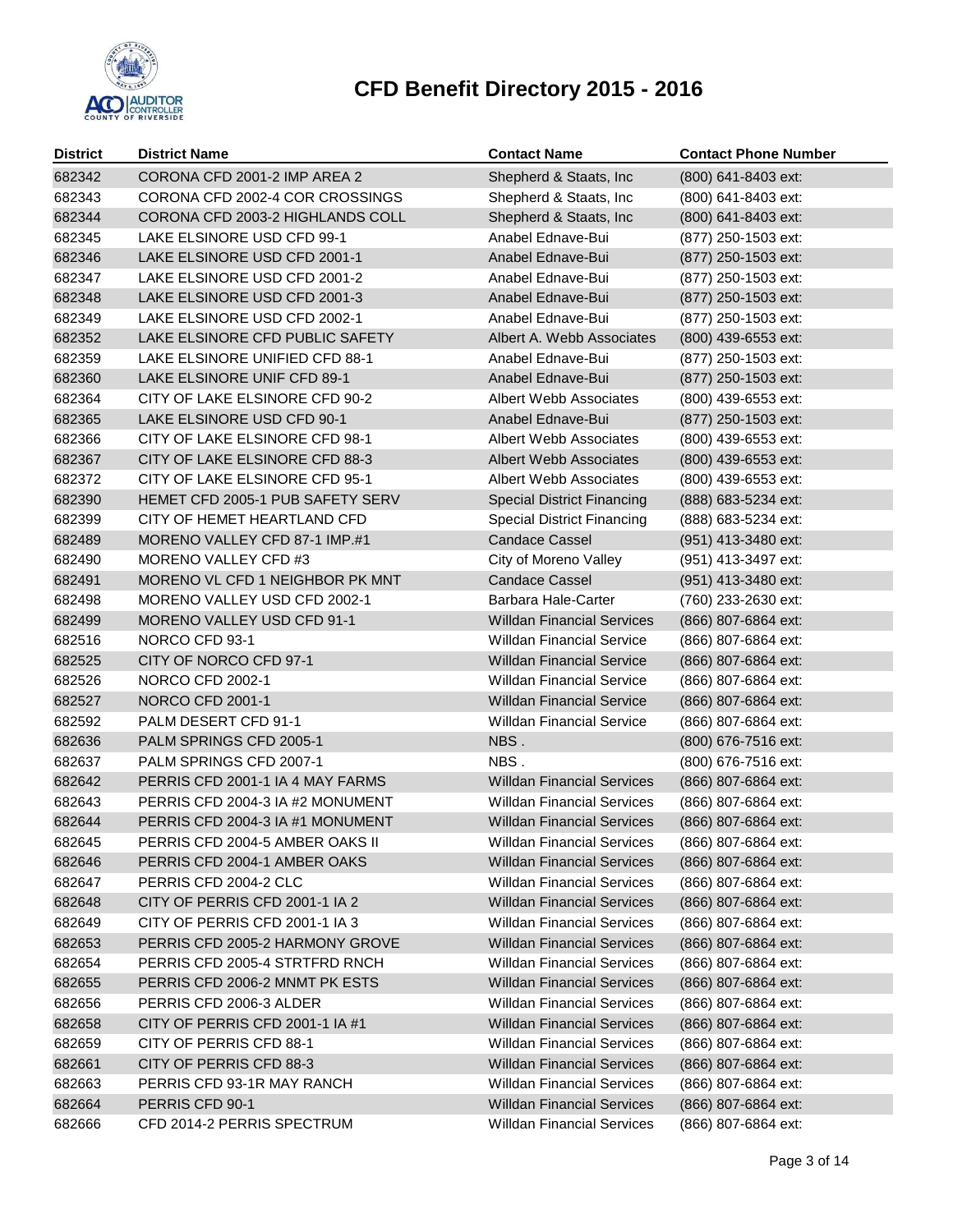

| <b>District</b> | <b>District Name</b>                   | <b>Contact Name</b>               | <b>Contact Phone Number</b> |
|-----------------|----------------------------------------|-----------------------------------|-----------------------------|
| 682669          | CITY OF PERRIS CFD 93-2 (PLAZA)        | <b>Willdan Financial Services</b> | (866) 807-6864 ext:         |
| 682670          | CITY OF PERRIS CFD 2001-2              | <b>Willdan Financial Services</b> | (866) 807-6864 ext:         |
| 682671          | CITY OF PERRIS CFD 2002-1              | <b>Willdan Financial Services</b> | (866) 807-6864 ext:         |
| 682672          | CITY OF PERRIS CFD 2003-1              | <b>Willdan Financial Services</b> | (866) 807-6864 ext:         |
| 682673          | PERRIS CFD2001-3 N.PUBLIC SAFETY       | <b>Willdan Financial Services</b> | (866) 807-6864 ext:         |
| 682679          | CITY OF RANCHO MIRAGE CFD 1            | <b>Willdan Financial Service</b>  | (866) 807-6864 ext:         |
| 682715          | TEMECULA USD CFD 2014-1                | <b>Barbara Hale-Carter</b>        | (760) 233-2630 ext:         |
| 682723          | <b>RIVERSIDE SYCAMORE CYN CFD 92-1</b> | <b>Scott Catlett</b>              | (951) 826-5539 ext:         |
| 682725          | RIVERSIDE CFD 2004-1 GALLERIA          | <b>Scott Catlett</b>              | (951) 826-5539 ext:         |
| 682726          | RIV RIVERWALK VISTA CFD 2006-1         | <b>Scott Catlett</b>              | (951) 826-5539 ext:         |
| 682742          | CFD 2006-1 RIVERWALK IMP AREA 2        | <b>Scott Catlett</b>              | (951) 826-5539 ext:         |
| 682799          | CITY OF SAN JACINTO CFD 2002-1         | NBS.                              | (800) 676-7516 ext:         |
| 682800          | CITY OF SAN JACINTO CFD 2003-1         | <b>NBS</b>                        | (800) 676-7516 ext:         |
| 682801          | CITY OF SAN JACINTO CFD 2003-2         | <b>NBS</b>                        | (800) 676-7516 ext:         |
| 682921          | TEMECULA CFD 03-03 WOLF CREEK A        | Albert A. Webb Associates         | (800) 439-6553 ext:         |
| 682924          | TEMECULA CFD 03-06 HARVESTON 11        | Albert A. Webb Associates         | (800) 439-6553 ext:         |
| 682926          | TEMECULA CFD 01-2 HARVESTON B          | Albert A. Webb Associates         | (800) 439-6553 ext:         |
| 682927          | TEMECULA CFD 01-2 HARVESTON A          | Albert A. Webb Associates         | (800) 439-6553 ext:         |
| 682928          | TEMECULA CFD 03-1 CROWNE HILL          | Albert A. Webb Associates         | (800) 439-6553 ext:         |
| 682929          | TEMECULA CFD03-2 RORIPAUGH RANCH       | Albert A. Webb Associates         | (800) 439-6553 ext:         |
| 683000          | ALVORD USD CFD 2001-1                  | Dolinka Group                     | (877) 250-1503 ext:         |
| 683001          | ALVORD USD CFD 2002-1                  | Dolinka Group                     | (877) 250-1503 ext:         |
| 683002          | ALVORD USD CFD 2006-1 TAX A            | Dolinka Group                     | (877) 250-1503 ext:         |
| 683003          | ALVORD USD CFD 2006-1 TAX B            | Dolinka Group                     | (877) 250-1503 ext:         |
| 683142          | CORONA-NORCO USD CFD 03-5              | <b>Ted Rozzi</b>                  | (951) 736-5045 ext:         |
| 683143          | CORONA-NORCO USD CFD 03-4              | <b>Ted Rozzi</b>                  | (951) 736-5045 ext:         |
| 683144          | CORONA-NORCO USD CFD 03-3 (A)          | <b>Ted Rozzi</b>                  | (951) 736-5045 ext:         |
| 683145          | CORONA-NORCO USD CFD 03-3 (B)          | <b>Ted Rozzi</b>                  | (951) 736-5045 ext:         |
| 683146          | CORONA-NORCO USD CFD 03-2              | <b>Ted Rozzi</b>                  | (951) 736-5045 ext:         |
| 683147          | CORONA-NORCO USD CFD 03-1              | <b>Ted Rozzi</b>                  | (951) 736-5045 ext:         |
| 683148          | CORONA-NORCO USD CFD 02-2 A            | <b>Ted Rozzi</b>                  | (951) 736-5045 ext:         |
| 683149          | CORONA-NORCO USD CFD 02-2 B            | <b>Ted Rozzi</b>                  | (951) 736-5045 ext:         |
| 683150          | CORONA-NORCO USD CFD 00-1              | <b>Ted Rozzi</b>                  | (951) 736-5045 ext:         |
| 683151          | CORONA-NORCO USD CFD 01-1 AREA A       | <b>Ted Rozzi</b>                  | (951) 736-5045 ext:         |
| 683152          | CORONA-NORCO USD CFD 01-1 AREA B       | <b>Ted Rozzi</b>                  | (951) 736-5045 ext:         |
| 683153          | CORONA-NORCO USD CFD 02-1              | <b>Ted Rozzi</b>                  | (951) 736-5045 ext:         |
| 683154          | CORONA-NORCO USD CFD 01-2 AREA A       | <b>Ted Rozzi</b>                  | (951) 736-5045 ext:         |
| 683155          | CORONA-NORCO USD CFD 01-2 AREA B       | <b>Ted Rozzi</b>                  | (951) 736-5045 ext:         |
| 683156          | CORONA-NORCO USD CFD 01-2 AREA C       | <b>Ted Rozzi</b>                  | (951) 736-5045 ext:         |
| 683157          | CORONA-NORCO USD CFD 06-1              | <b>Ted Rozzi</b>                  | (951) 736-5045 ext:         |
| 683158          | CORONA-NORCO USD CFD 06-2              | <b>Ted Rozzi</b>                  | (951) 736-5045 ext:         |
| 683160          | CORONA-NORCO USD CFD 99-1              | <b>Ted Rozzi</b>                  | (951) 736-5045 ext:         |
| 683161          | CORONA-NORCO USD CFD 99-2 AREA A       | <b>Ted Rozzi</b>                  | (951) 736-5045 ext:         |
| 683162          | CORONA-NORCO USD CFD 99-2 AREA B       | <b>Ted Rozzi</b>                  | (951) 736-5045 ext:         |
| 683163          | CORONA-NORCO USD CFD 99-2 AREA C       | <b>Ted Rozzi</b>                  | (951) 736-5045 ext:         |
| 683164          | CORONA-NORCO USD CFD 05-1              | <b>Ted Rozzi</b>                  | (951) 736-5045 ext:         |
| 683166          | CORONA-NORCO USD CFD 04-2 IA 3         | <b>Ted Rozzi</b>                  | (951) 736-5045 ext:         |
| 683167          | CORONA-NORCO USD CFD 04-1              | <b>Ted Rozzi</b>                  | (951) 736-5045 ext:         |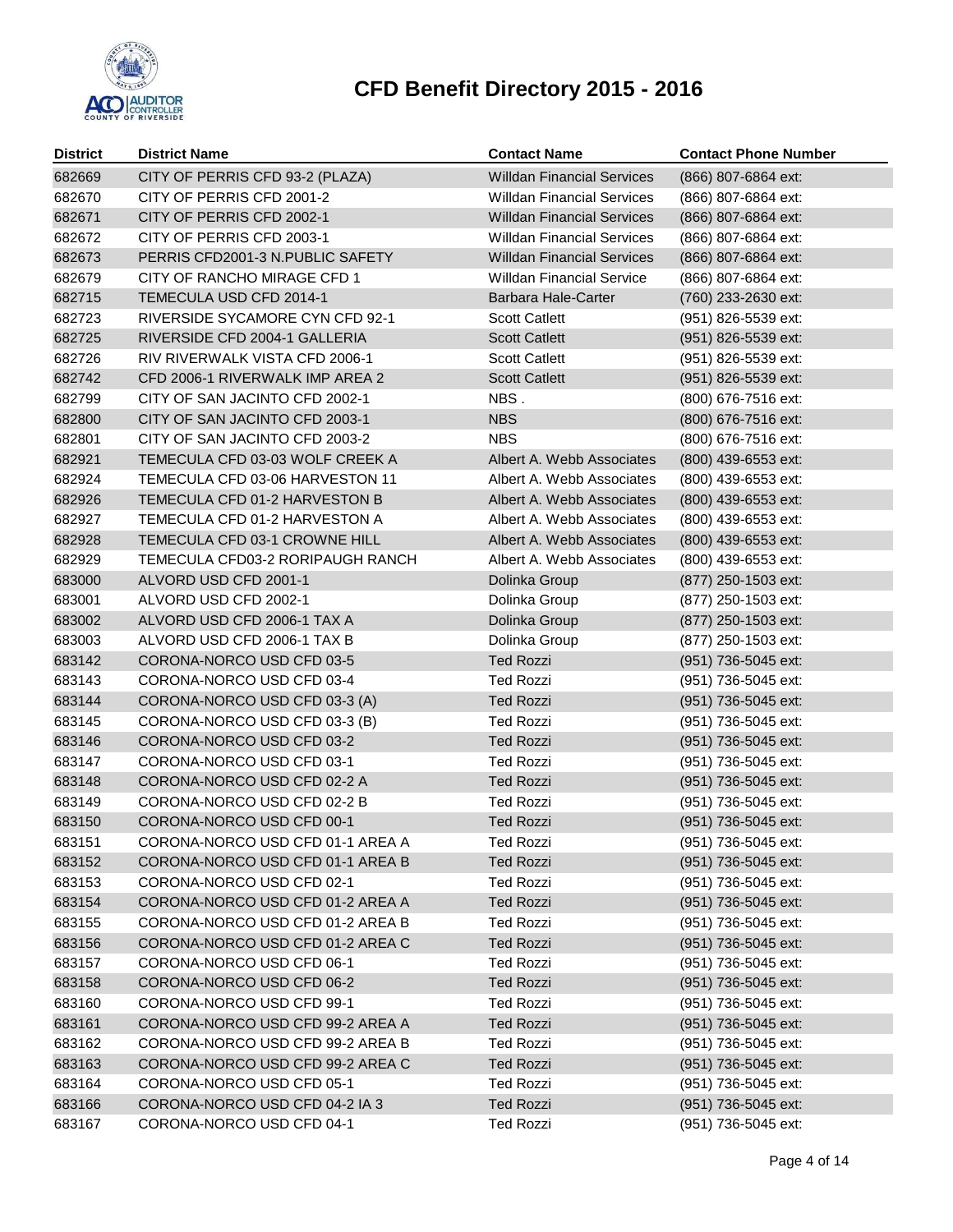

| <b>District</b> | <b>District Name</b>           | <b>Contact Name</b>       | <b>Contact Phone Number</b> |
|-----------------|--------------------------------|---------------------------|-----------------------------|
| 683168          | CORONA-NORCO USD CFD 04-2 IA1  | <b>Ted Rozzi</b>          | (951) 736-5045 ext:         |
| 683169          | CORONA-NORCO USD CFD 04-2 IA2  | <b>Ted Rozzi</b>          | (951) 736-5045 ext:         |
| 683174          | CORONA-NORCO USD CFD 94-1      | <b>Ted Rozzi</b>          | (951) 736-5045 ext:         |
| 683175          | CORONA-NORCO CFD 95-1          | <b>Ted Rozzi</b>          | (951) 736-5045 ext:         |
| 683176          | CORONA-NORCO CFD 96-1          | <b>Ted Rozzi</b>          | (951) 736-5045 ext:         |
| 683177          | CORONA-NORCO CFD 97-1          | <b>Ted Rozzi</b>          | (951) 736-5045 ext:         |
| 683178          | CORONA-NORCO USD CFD 98-1      | <b>Ted Rozzi</b>          | (951) 736-5045 ext:         |
| 683179          | CORONA-NORCO USD CFD 98-2      | <b>Ted Rozzi</b>          | (951) 736-5045 ext:         |
| 683181          | RIV UNIF CFD #6                | Andrea Roess              | (949) 955-1500 ext:         |
| 683182          | RIV UNIF CFD #2                | Andrea Roess              | (949) 955-1500 ext:         |
| 683183          | RIVERSIDE UNIF CFD #3          | Andrea Roess              | (949) 955-1500 ext:         |
| 683184          | RIV UNIF CFD #4                | Andrea Roess              | (949) 955-1500 ext:         |
| 683185          | RIV USD CFD #8                 | Andrea Roess              | (949) 955-1500 ext:         |
| 683191          | VAL VERDE USD CFD 2003-1 IA #1 | Dolinka Group             | (877) 250-1503 ext:         |
| 683192          | VAL VERDE USD CFD 2003-2       | Dolinka Group             | (877) 250-1503 ext:         |
| 683193          | VAL VERDE USD CFD 2003-1 IA #2 | Dolinka Group             | (877) 250-1503 ext:         |
| 683194          | VAL VERDE USD CFD 98-1         | Dolinka Group             | (877) 250-1503 ext:         |
| 683200          | VAL VERDE USD CFD 2002-1 IA-A  | Dolinka Group             | (877) 250-1503 ext:         |
| 683281          | PERRIS UNION HS CFD 91-1       | Koppel & Gruber Public Fi | (888) 510-0290 ext:         |
| 683282          | PERRIS UNION HS CFD 92-1       | Koppel & Gruber Public Fi | (888) 510-0290 ext:         |
| 683300          | RIV USD CFD 6 (IMP AREA 2)     | Andrea Roess              | (949) 955-1500 ext:         |
| 683301          | RIV USD CFD 7                  | Andrea Roess              | (949) 955-1500 ext:         |
| 683302          | RIV USD CFD 9 (IMP AREA 1)     | Andrea Roess              | (949) 955-1500 ext:         |
| 683303          | RIV USD CFD 9 (IMP AREA 3)     | Andrea Roess              | (949) 955-1500 ext:         |
| 683304          | RIV USD CFD 9 (IMP AREA 4)     | Andrea Roess              | (949) 955-1500 ext:         |
| 683305          | RIV USD CFD 9 (IMP AREA 5)     | Andrea Roess              | (949) 955-1500 ext:         |
| 683306          | RIV USD CFD 9 1A-2             | Andrea Roess              | (949) 955-1500 ext:         |
| 683307          | RIV USD CFD 10                 | Andrea Roess              | (949) 955-1500 ext:         |
| 683308          | RIV USD CFD 11                 | Andrea Roess              | (949) 955-1500 ext:         |
| 683309          | RIV USD CFD 12                 | Andrea Roess              | (949) 955-1500 ext:         |
| 683310          | RIV USD CFD 16                 | Andrea Roess              | (949) 955-1500 ext:         |
| 683311          | RIV USD CFD 14                 | Andrea Roess              | (949) 955-1500 ext:         |
| 683312          | RIV USD CFD 15 IA 1            | Andrea Roess              | (949) 955-1500 ext:         |
| 683313          | RIV USD CFD 18                 | Andrea Roess              | (949) 955-1500 ext:         |
| 683314          | RIV USD CFD 22                 | Andrea Roess              | (949) 955-1500 ext:         |
| 683315          | RIV USD CFD 13 IA 1            | Andrea Roess              | (949) 955-1500 ext:         |
| 683316          | RIV USD CFD 17                 | Andrea Roess              | (949) 955-1500 ext:         |
| 683317          | RIV USD CFD 15 IA 2            | Andrea Roess              | (949) 955-1500 ext:         |
| 683318          | RIV USD CFD 21 IA 2            | Andrea Roess              | (949) 955-1500 ext:         |
| 683319          | RIV USD CFD 20                 | Andrea Roess              | (949) 955-1500 ext:         |
| 683320          | RIV USD CFD 24                 | Andrea Roess              | (949) 955-1500 ext:         |
| 683321          | RIV USD CFD 15 IA 3            | Andrea Roess              | (949) 955-1500 ext:         |
| 683322          | RIVERSIDE USD CFD 26           | Andrea Roess              | (949) 955-1500 ext:         |
| 683323          | RIVERSIDE USD CFD 27           | Andrea Roess              | (949) 955-1500 ext:         |
| 683400          | MURRIETA VALLEY USD CFD 90-1   | Dolinka Group             | (877) 250-1503 ext:         |
| 683401          | MURRIETA VALLEY USD CFD 98-1   | Dolinka Group             | (877) 250-1503 ext:         |
| 683402          | MURRIETA VALLEY USD CFD 98-2   | Dolinka Group             | (877) 250-1503 ext:         |
| 683403          | MURRIETA VALLEY USD CFD 98-3   | Dolinka Group             | (877) 250-1503 ext:         |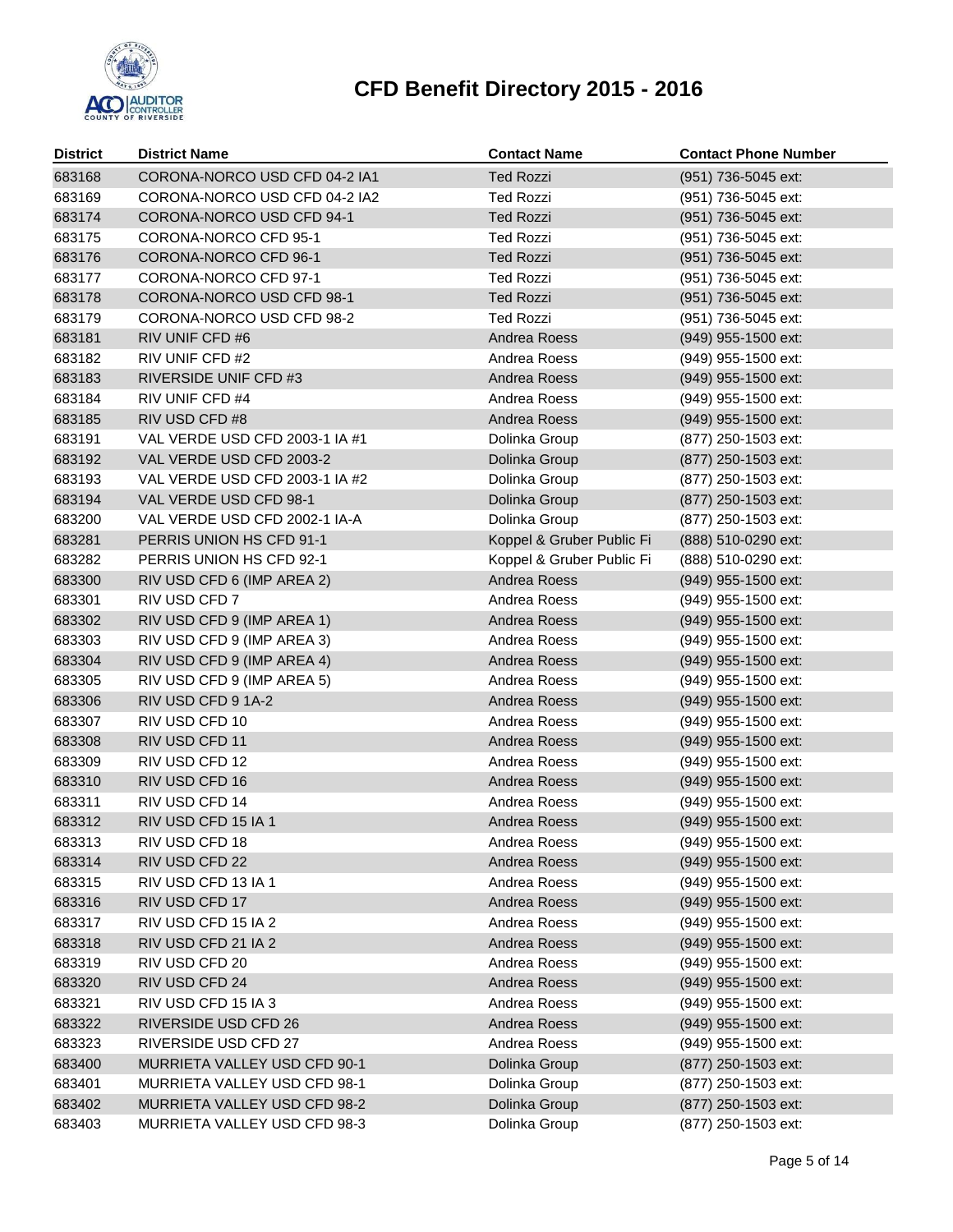

| <b>District</b> | <b>District Name</b>             | <b>Contact Name</b>                        | <b>Contact Phone Number</b> |
|-----------------|----------------------------------|--------------------------------------------|-----------------------------|
| 683404          | MURRIETA VL USD CFD 99-1 IMP A   | Dolinka Group                              | (877) 250-1503 ext:         |
| 683405          | MURRIETA VL USD CFD 99-1 IMP B   | Dolinka Group                              | (877) 250-1503 ext:         |
| 683406          | MURRIETA VALLEY USD CFD 2000-1   | Dolinka Group                              | (877) 250-1503 ext:         |
| 683408          | MURRIETA VALLEY USD CFD 2000-2   | Dolinka Group                              | (877) 250-1503 ext:         |
| 683409          | MURRIETA VALLEY USD CFD 2001-1   | Dolinka Group                              | (877) 250-1503 ext:         |
| 683410          | MURRIETA VALLEY USD CFD 2001-2   | Dolinka Group                              | (877) 250-1503 ext:         |
| 683411          | MURRIETA VALLEY USD CFD 2002-1   | Dolinka Group                              | (877) 250-1503 ext:         |
| 683412          | MURRIETA VALLEY USD CFD 2002-2   | Dolinka Group                              | (877) 250-1503 ext:         |
| 683413          | MURRIETA VALLEY USD CFD 2001-4   | Dolinka Group                              | (877) 250-1503 ext:         |
| 683414          | MURRIETA VALLEY USD CFD 2002-3   | Dolinka Group                              | (877) 250-1503 ext:         |
| 683415          | MURRIETA VAL USD CFD 2002-5 IA A | Dolinka Group                              | (877) 250-1503 ext:         |
| 683416          | MURRIETA VAL USD CFD 2002-4 IA A | Dolinka Group                              | (877) 250-1503 ext:         |
| 683417          | MURRIETA VAL USD CFD 2002-4 IA B | Dolinka Group                              | (877) 250-1503 ext:         |
| 683419          | MURRIETA VAL USD CFD 2002-5 IA B | Dolinka Group                              | (877) 250-1503 ext:         |
| 683420          | MURRIETA VALLEY USD CFD 2003-1   | Dolinka Group                              | (877) 250-1503 ext:         |
| 683421          | MURRIETA VALLEY USD CFD 2003-2   | Dolinka Group                              | (877) 250-1503 ext:         |
| 683422          | MURRIETA VALLEY USD CFD 2003-3   | Dolinka Group                              | (877) 250-1503 ext:         |
| 683423          | MURRIETA VALLEY USD CFD 2003-4   | Dolinka Group                              | (877) 250-1503 ext:         |
| 683424          | MURRIETA VALLEY USD CFD 2004-1   | Dolinka Group                              | (877) 250-1503 ext:         |
| 683426          | MURRIETA VL USD CFD 2006-1 IA B  | Dolinka Group                              | (877) 250-1503 ext:         |
| 683427          | MURRIETA VL USD CFD 2006-1 IA A  | Dolinka Group                              | (877) 250-1503 ext:         |
| 683500          | DESERT SANDS USD CFD 1           | David Taussig Associates                   | (800) 969-4382 ext:         |
| 683501          | DESERT SANDS USD CFD 2008-1      | Barbara Hale-Carter                        | (760) 233-2630 ext:         |
| 683626          | JURUPA USD CFD 1 IMP 1           | Dolinka Group                              | (877) 250-1503 ext:         |
| 683627          | JURUPA USD CFD 1 IMP #2          | Dolinka Group                              | (877) 250-1503 ext:         |
| 683628          | <b>JURUPA USD CFD 2</b>          | Dolinka Group                              | (877) 250-1503 ext:         |
| 683629          | <b>JURUPA USD CFD 3</b>          | Dolinka Group                              | (877) 250-1503 ext:         |
| 683630          | <b>JURUPA USD CFD 4</b>          | Dolinka Group                              | (877) 250-1503 ext:         |
| 683631          | <b>JURUPA USD CFD 6</b>          | Dolinka Group                              | (877) 250-1503 ext:         |
| 683633          | CFD JURUPA USD NO 10             | Dolinka Group                              | (877) 250-1503 ext:         |
| 683634          | CFD JURUPA USD NO 9              | Dolinka Group                              | (877) 250-1503 ext:         |
| 683636          | CFD NO 12 JURUPA USD             | Dolinka Group                              | (877) 250-1503 ext:         |
| 683638          | CFD 2011-1 IA 3 MENIFEE USD      | Dolinka Group                              | (877) 250-1503 ext:         |
| 683700          | HEMET USD CFD 2004-1             | Barbara Hale-Carter                        | (760) 233-2630 ext:         |
| 683703          | HEMET USD CFD 2005-4             | <b>Barbara Hale-Carter</b>                 | (760) 233-2630 ext:         |
| 683705          | HEMET USD CFD 2005-3 IA 1        | Barbara Hale-Carter                        | (760) 233-2630 ext:         |
| 683720          | HEMET USD CFD 2005-2             | Barbara Hale-Carter                        | (760) 233-2630 ext:         |
| 683721          | HEMET USD CFD 2005-6             | Barbara Hale-Carter                        | (760) 233-2630 ext:         |
| 683723          | HEMET USD CFD 2007-2             | <b>Barbara Hale-Carter</b>                 | (760) 233-2630 ext:         |
| 683800          | MORENO VL USD EMWD CFD 2003-1    | Barbara Hale-Carter                        | (760) 233-2630 ext:         |
| 683801          | MORENO VL USD EMWD CFD 2003-2    | Barbara Hale-Carter                        | (760) 233-2630 ext:         |
| 683802          | MORENO VL USD EMWD CFD 2004-1    | Barbara Hale-Carter                        | (760) 233-2630 ext:         |
| 683803          | MORENO VL USD EMWD CFD 2004-2    | Barbara Hale-Carter<br>Barbara Hale-Carter | (760) 233-2630 ext:         |
| 683804          | MORENO VL USD EMWD CFD 2004-3    |                                            | (760) 233-2630 ext:         |
| 683805          | MORENO VL USD EMWD CFD 2004-4    | <b>Barbara Hale-Carter</b>                 | (760) 233-2630 ext:         |
| 683806          | MORENO VL USD CFD 2004-5         | Barbara Hale-Carter                        | (760) 233-2630 ext:         |
| 683807          | MORENO VL USD EMWD CFD2004-6 ZN1 | Barbara Hale-Carter                        | (760) 233-2630 ext:         |
| 683808          | MORENO VL USD EMWD CFD2004-6 ZN2 | Barbara Hale-Carter                        | (760) 233-2630 ext:         |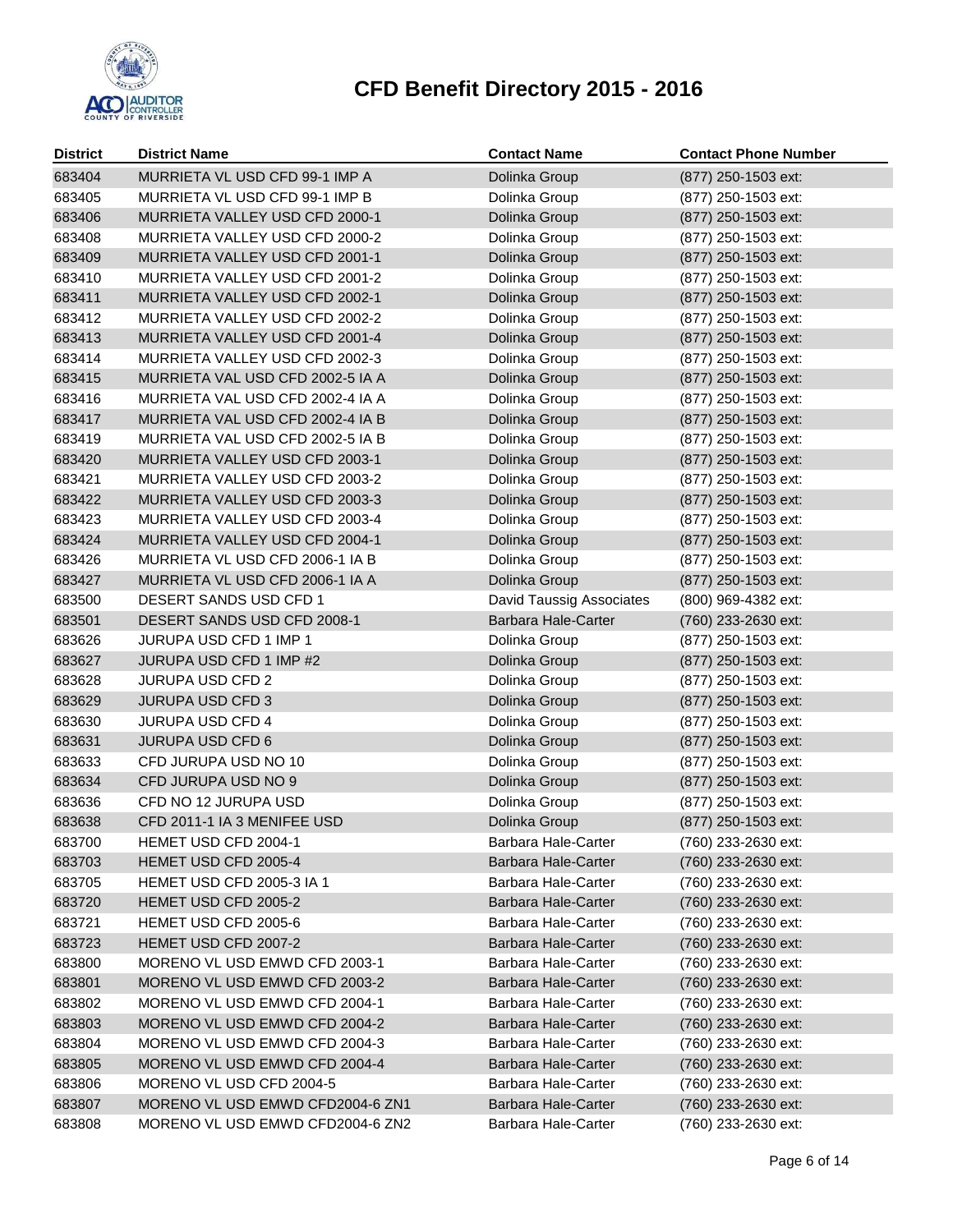

| <b>District</b> | <b>District Name</b>             | <b>Contact Name</b>        | <b>Contact Phone Number</b> |
|-----------------|----------------------------------|----------------------------|-----------------------------|
| 683809          | MORENO VL USD EMWD CFD2004-6 ZN3 | <b>Barbara Hale-Carter</b> | (760) 233-2630 ext:         |
| 683810          | MORENO VL USD EMWD CFD2004-6 ZN4 | Barbara Hale-Carter        | (760) 233-2630 ext:         |
| 683811          | MORENO VL USD EMWD CFD 2005-1    | Barbara Hale-Carter        | (760) 233-2630 ext:         |
| 683812          | MORENO VL USD EMWD CFD 2005-2    | Barbara Hale-Carter        | (760) 233-2630 ext:         |
| 683813          | MORENO VL USD EMWD CFD 2005-3    | Barbara Hale-Carter        | (760) 233-2630 ext:         |
| 683814          | MORENO VL USD EMWD CFD 2005-4    | Barbara Hale-Carter        | (760) 233-2630 ext:         |
| 683815          | MORENO VL USD EMWD CFD 2005-5    | <b>Barbara Hale-Carter</b> | (760) 233-2630 ext:         |
| 683817          | MORENO VL USD EMWD CFD 2007-1    | Barbara Hale-Carter        | (760) 233-2630 ext:         |
| 683900          | MENIFEE USD CFD NO 2011-1 IA2    | Dolinka Group              | (877) 250-1503 ext:         |
| 683901          | MENIFEE USD CFD 94-1             | Dolinka Group              | (877) 250-1503 ext:         |
| 683902          | MENIFEE USD CFD 99-1             | Dolinka Group              | (877) 250-1503 ext:         |
| 683903          | MENIFEE USD CFD 99-1 IA A        | Dolinka Group              | (877) 250-1503 ext:         |
| 683904          | MENIFEE USD CFD 99-1 ZONE 2      | Dolinka Group              | (877) 250-1503 ext:         |
| 683905          | MENIFEE USD CFD 2002-1           | Dolinka Group              | (877) 250-1503 ext:         |
| 683906          | MENIFEE USD CFD 2002-3           | Dolinka Group              | (877) 250-1503 ext:         |
| 683907          | MENIFEE USD CFD 2002-4           | Dolinka Group              | (877) 250-1503 ext:         |
| 683908          | MENIFEE USD CFD 2002-5           | Dolinka Group              | (877) 250-1503 ext:         |
| 683909          | MENIFEE USD CFD 2003-3           | Dolinka Group              | (877) 250-1503 ext:         |
| 683910          | MENIFEE USD CFD 2002-2           | Dolinka Group              | (877) 250-1503 ext:         |
| 683911          | MENIFEE USD CFD 2003-1           | Dolinka Group              | (877) 250-1503 ext:         |
| 683912          | MENIFEE USD CFD 2003-4           | Dolinka Group              | (877) 250-1503 ext:         |
| 683913          | MENIFEE USD CFD 2004-3           | Dolinka Group              | (877) 250-1503 ext:         |
| 683914          | MENIFEE USD CFD 2004-4           | Dolinka Group              | (877) 250-1503 ext:         |
| 683915          | MENIFEE USD CFD 2004-5           | Dolinka Group              | (877) 250-1503 ext:         |
| 683916          | MENIFEE USD CFD 2004-6           | Dolinka Group              | (877) 250-1503 ext:         |
| 683917          | MENIFEE USD 2004-2 CFD           | Dolinka Group              | (877) 250-1503 ext:         |
| 683918          | MENIFEE USD 2005-2 CFD           | Dolinka Group              | (877) 250-1503 ext:         |
| 683919          | MENIFEE USD 2003-2 IA A CFD      | Dolinka Group              | (877) 250-1503 ext:         |
| 683920          | MENIFEE USD 2006-1 CFD           | Dolinka Group              | (877) 250-1503 ext:         |
| 683921          | MENIFEE USD 2006-2 CFD           | Dolinka Group              | (877) 250-1503 ext:         |
| 683922          | MENIFEE USD 2006-3 CFD           | Dolinka Group              | (877) 250-1503 ext:         |
| 683923          | MENIFEE USD 2006-4 CFD           | Dolinka Group              | (877) 250-1503 ext:         |
| 683931          | CITY OF MENIFEE CFD NO 2012-1    | Albert A. Webb Associates  | (800) 439-6553 ext:         |
| 683932          | MENIFEE USD CFD NO 2011-1 IA 1   | Dolinka Group              | (877) 250-1503 ext:         |
| 683933          | MENIFEE CFD 2012-02 HIDDEN HILLS | Albert A. Webb Associates  | (800) 439-6553 ext:         |
| 683934          | MENIFEE USD CFD 2014-2           | Dolinka Group              | (877) 250-1503 ext:         |
| 683935          | MENIFEE USD CFD 2014-1           | Dolinka Group              | (877) 250-1503 ext:         |
| 683966          | CFD 2014-2 (COMMERCE POINTE)     | Albert A. Webb Associates  | (800) 439-6553 ext:         |
| 683967          | CFD 2014-1 (REGENT TOWN CENTER)  | Albert A. Webb Associates  | (800) 439-6553 ext:         |
| 684020          | JURUPA CSD CFD 8 O&M ANNX 2      | Albert A Webb Associates   | (800) 439-6553 ext:         |
| 684021          | JURUPA CSD CFD 8 O&M ANNX 3      | Albert A Webb Associates   | (800) 439-6553 ext:         |
| 684022          | JURUPA CSD CFD 8 O&M ANNX 4      | Albert A Webb Associates   | (800) 439-6553 ext:         |
| 684023          | <b>JURUPA CSD CFD 14 O&amp;M</b> | Albert A Webb Associates   | (800) 439-6553 ext:         |
| 684024          | JURUPA CSD CFD 15 O&M            | Albert A Webb Associates   | (800) 439-6553 ext:         |
| 684025          | <b>JURUPA CSD CFD 17 O&amp;M</b> | Albert A Webb Associates   | (800) 439-6553 ext:         |
| 684026          | JURUPA CSD CFD 18 O&M            | Albert A Webb Associates   | (800) 439-6553 ext:         |
| 684027          | JURUPA CSD CFD 19 O&M            | Albert A Webb Associates   | (800) 439-6553 ext:         |
| 684028          | JURUPA CSD CFD 20 O&M            | Albert A Webb Associates   | (800) 439-6553 ext:         |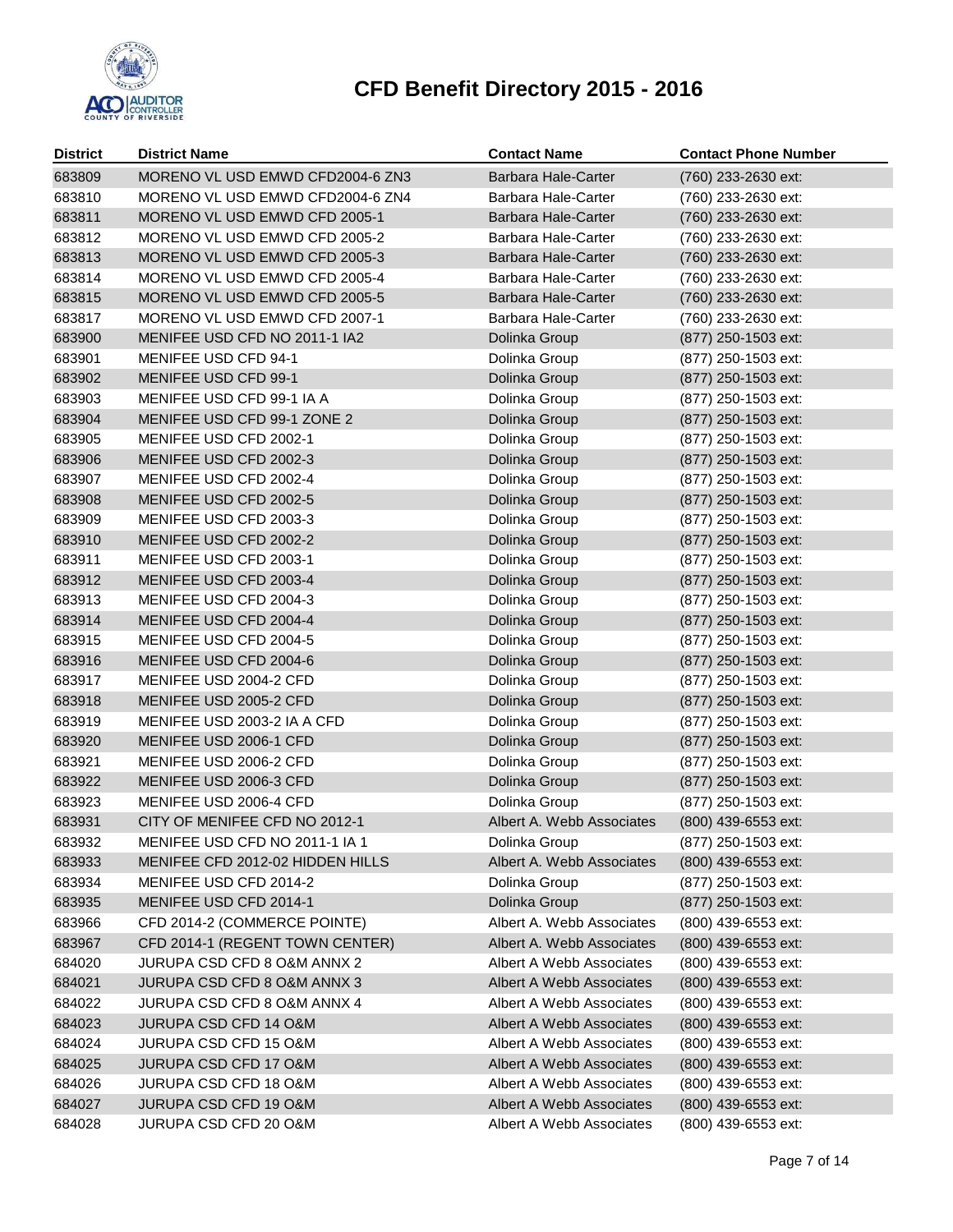

| <b>District</b> | <b>District Name</b>                  | <b>Contact Name</b>              | <b>Contact Phone Number</b> |
|-----------------|---------------------------------------|----------------------------------|-----------------------------|
| 684029          | JURUPA CSD CFD 21 O&M                 | Albert A Webb Associates         | (800) 439-6553 ext:         |
| 684030          | JURUPA CSD CFD 23 O&M                 | Albert A Webb Associates         | (800) 439-6553 ext:         |
| 684031          | JURUPA CSD CFD 24 O&M                 | Albert A Webb Associates         | (800) 439-6553 ext:         |
| 684032          | JURUPA CSD CFD 25 O&M                 | Albert A Webb Associates         | (800) 439-6553 ext:         |
| 684033          | JURUPA CSD CFD 22 O&M                 | Albert A Webb Associates         | (800) 439-6553 ext:         |
| 684034          | JURUPA CSD CFD 26 O&M                 | Albert A Webb Associates         | (800) 439-6553 ext:         |
| 684035          | JURUPA CSD CFD 27 O&M                 | Albert A. Webb Associate         | (800) 439-6553 ext:         |
| 684036          | <b>JURUPA CSD CFD 28 O&amp;M</b>      | Jurupa community Service.        | (800) 439-6553 ext:         |
| 684037          | <b>JURUPA CSD CFD 29 O&amp;M</b>      | Albert A Webb Associates         | (800) 439-6553 ext:         |
| 684038          | JURUPA CSD CFD 30 O&M                 | Albert A Webb Associates         | (800) 439-6553 ext:         |
| 684039          | <b>JURUPA CSD CFD 31 O&amp;M</b>      | Albert A Webb Associates         | (800) 439-6553 ext:         |
| 684040          | JURUPA CSD CFD 32 O&M                 | Albert A Webb Associates         | (800) 439-6553 ext:         |
| 684041          | <b>JURUPA CSD CFD 33 O&amp;M</b>      | Albert A Webb Associates         | (800) 439-6553 ext:         |
| 684042          | JURUPA CSD CFD 34 O&M                 | Albert A Webb Associates         | (800) 439-6553 ext:         |
| 684043          | <b>JURUPA CSD CFD 35 O&amp;M</b>      | Albert A Webb Associates         | (800) 439-6553 ext:         |
| 684044          | JURUPA CSD CFD 8 O&M-ANNEX 5          | Albert A Webb Associates         | (800) 439-6553 ext:         |
| 684045          | JURUPA CSD CFD 22 DEBT SERVICE        | Albert A Webb Associates         | (800) 439-6553 ext:         |
| 684046          | JURUPA CSD CFD 26 DEBT SERVICE        | Albert A Webb Associates         | (800) 439-6553 ext:         |
| 684047          | JURUPA CSD CFD 27 DEBT SERVICE        | Albert A. Webb Associate         | (800) 439-6553 ext:         |
| 684048          | <b>JURUPA CSD CFD 28 DEBT SERVICE</b> | Jurupa community Service.        | (800) 439-6553 ext:         |
| 684049          | JURUPA CSD CFD 29 DEBT SERVICE        | Albert A Webb Associates         | (800) 439-6553 ext:         |
| 684050          | JURUPA CSD CFD 30 DEBT SERVICE        | Albert A Webb Associates         | (800) 439-6553 ext:         |
| 684051          | <b>JURUPA CSD CFD 31 DEBT SERVICE</b> | Albert A Webb Associates         | (800) 439-6553 ext:         |
| 684052          | <b>JURUPA CSD CFD 32 DEBT SERVICE</b> | Albert A Webb Associates         | (800) 439-6553 ext:         |
| 684053          | JURUPA CSD CFD 33 DEBT SERVICE        | Albert A Webb Associates         | (800) 439-6553 ext:         |
| 684054          | JURUPA CSD CFD 34 DEBT SERVICE        | Albert A Webb Associates         | (800) 439-6553 ext:         |
| 684055          | JURUPA CSD CFD 35 DEBT SERVICE        | Albert A Webb Associates         | (800) 439-6553 ext:         |
| 684092          | JURUPA CSD CFD 42 O & M               | Albert A. Webb Associate         | (800) 439-6553 ext:         |
| 684093          | JURUPA CSD CFD 42 DEBT                | Albert A. Webb Associate         | (800) 439-6553 ext:         |
| 684099          | Jurupa CSD CFD 37 IA NO 2 DEBT        | Albert A. Webb Associates        | (800) 439-6553 ext:         |
| 684100          | Jurupa CSD CFD 43-DEBT SERV           | <b>Jurupa Community Services</b> | (800) 439-6553 ext:         |
| 684101          | Jurupa CSD CFD 43-O&M                 | Jurupa Community Services        | (800) 439-6553 ext:         |
| 684102          | Jurupa CSD CFD 44 IA NO 1-O&M         | Albert A. Webb Associates        | (800) 439-6553 ext:         |
| 684103          | Jurupa CSD CFD 44 IA NO 2-O&M         | Albert A. Webb Associates        | (800) 439-6553 ext:         |
| 684104          | Jurupa CSD CFD 45 IA NO 1 DEBT        | Albert A. Webb Associates        | (800) 439-6553 ext:         |
| 684105          | Jurupa CSD CFD 45 IA NO 2 DEBT        | Albert A. Webb Associates        | (800) 439-6553 ext:         |
| 684108          | Jurupa CSD CFD 47-DEBT SERV           | Albert A. Webb Associates        | (800) 439-6553 ext:         |
| 684109          | Jurupa CSD CFD 47-O&M                 | Albert A. Webb Associates        | (800) 439-6553 ext:         |
| 684111          | CFD CATHEDRAL CITY 2006 1 IA5         | David Taussig & Associates       | (800) 969-4382 ext:         |
| 684116          | CFD CATHEDRAL CITY 2006-1 IA6         | David Taussig & Associates       | (800) 969-4382 ext:         |
| 684157          | JURUPA CSD CFD #2-DEBT SERVICE        | Albert A Webb Associates         | (800) 439-6553 ext:         |
| 684158          | <b>JURUPA CFD #1</b>                  | Albert A Webb Associates         | (800) 439-6553 ext:         |
| 684182          | JURUPA CSD CFD 14 DEBT SERVICE        | Albert A Webb Associates         | (800) 439-6553 ext:         |
| 684183          | JURUPA CSD CFD 15 DEBT SERVICE        | Albert A Webb Associates         | (800) 439-6553 ext:         |
| 684184          | JURUPA CSD CFD 17 DEBT SERVICE        | Albert A Webb Associates         | (800) 439-6553 ext:         |
| 684185          | JURUPA CSD CFD 18 DEBT SERVICE        | Albert A Webb Associates         | (800) 439-6553 ext:         |
| 684186          | JURUPA CSD CFD 19 DEBT SERVICE        | Albert A Webb Associates         | (800) 439-6553 ext:         |
| 684187          | JURUPA CSD CFD 21 DEBT SERVICE        | Albert A Webb Associates         | (800) 439-6553 ext:         |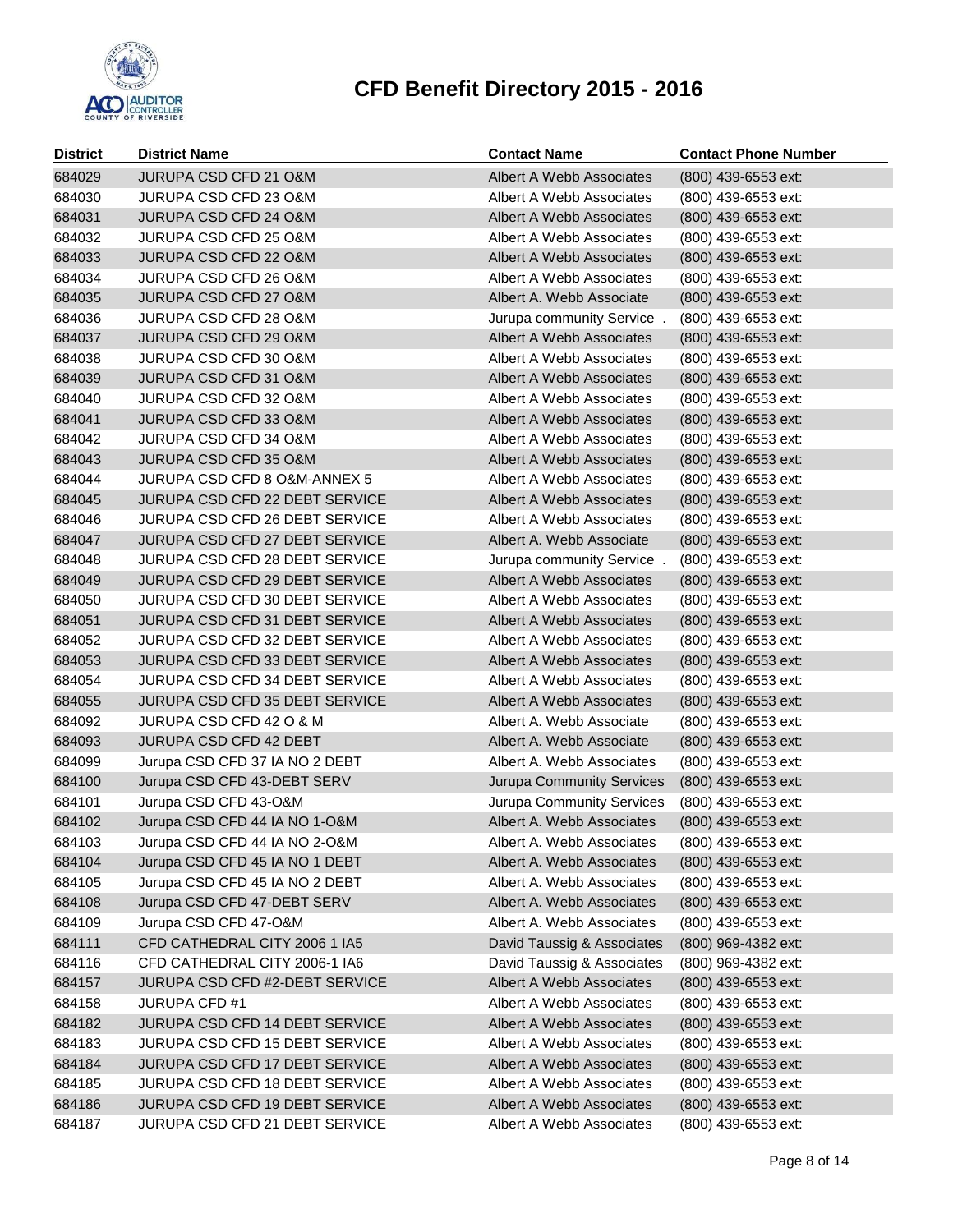

| <b>District</b> | <b>District Name</b>                    | <b>Contact Name</b>               | <b>Contact Phone Number</b> |
|-----------------|-----------------------------------------|-----------------------------------|-----------------------------|
| 684188          | JURUPA CSD CFD 23 DEBT SERVICE          | <b>Albert A Webb Associates</b>   | (800) 439-6553 ext:         |
| 684189          | <b>JURUPA CSD CFD 24 DEBT SERVICE</b>   | Albert A Webb Associates          | (800) 439-6553 ext:         |
| 684192          | <b>JURUPA CSD CFD 25 DEBT SERVICE</b>   | Albert A Webb Associates          | (800) 439-6553 ext:         |
| 684200          | JURUPA CSD CFD #2 - O&M                 | Albert A Webb Associates          | (800) 439-6553 ext:         |
| 684201          | JURUPA CSD CFD #3 - DEBT SERVICE        | Albert A Webb Associates          | (800) 439-6553 ext:         |
| 684202          | JURUPA CSD CFD #3 - O&M                 | Albert A Webb Associates          | (800) 439-6553 ext:         |
| 684203          | JURUPA CSD CFD #4 - DEBT SERVICE        | Albert A Webb Associates          | (800) 439-6553 ext:         |
| 684204          | JURUPA CSD CFD #4 - O&M                 | Albert A Webb Associates          | (800) 439-6553 ext:         |
| 684205          | <b>JURUPA CSD CFD #5 - DEBT SERVICE</b> | Albert A Webb Associates          | (800) 439-6553 ext:         |
| 684206          | JURUPA CSD CFD #5 - O&M                 | Albert A Webb Associates          | (800) 439-6553 ext:         |
| 684207          | JURUPA CSD CFD #6 - DEBT SERVICE        | Albert A Webb Associates          | (800) 439-6553 ext:         |
| 684208          | JURUPA CSD CFD #6 - O&M                 | Albert A Webb Associates          | (800) 439-6553 ext:         |
| 684209          | <b>JURUPA CSD CFD #7 - DEBT SERVICE</b> | Albert A Webb Associates          | (800) 439-6553 ext:         |
| 684210          | JURUPA CSD CFD #7 - O&M                 | Albert A Webb Associates          | (800) 439-6553 ext:         |
| 684211          | <b>JURUPA CSD CFD #8 - O&amp;M</b>      | Albert A Webb Associates          | (800) 439-6553 ext:         |
| 684212          | JURUPA CSD CFD #9 - O&M                 | Albert A Webb Associates          | (800) 439-6553 ext:         |
| 684213          | JURUPA CSD CFD #10 DEBT SERVICE         | Albert A Webb Associates          | (800) 439-6553 ext:         |
| 684214          | JURUPA CSD CFD #10 - O&M                | Albert A Webb Associates          | (800) 439-6553 ext:         |
| 684215          | JURUPA CSD CFD #13 - O&M                | Albert A Webb Associates          | (800) 439-6553 ext:         |
| 684232          | <b>JURUPA CSD CFD 11 O&amp;M</b>        | Albert A Webb Associates          | (800) 439-6553 ext:         |
| 684233          | <b>JURUPA CSD CFD 11 DEBT SERVICE</b>   | Albert A Webb Associates          | (800) 439-6553 ext:         |
| 684234          | <b>JURUPA CSD CFD 12 O&amp;M</b>        | Albert A Webb Associates          | (800) 439-6553 ext:         |
| 684235          | <b>JURUPA CSD CFD 12 DEBT SERVICE</b>   | Albert A Webb Associates          | (800) 439-6553 ext:         |
| 684236          | <b>JURUPA CSD CFD 16 O&amp;M</b>        | Albert A Webb Associates          | (800) 439-6553 ext:         |
| 684237          | JURUPA CSD CFD 16 DEBT SERVICE          | Albert A Webb Associates          | (800) 439-6553 ext:         |
| 684238          | JURUPA CSD CFD #8 ANNEX NO.1 O&M        | Albert A Webb Associates          | (800) 439-6553 ext:         |
| 684286          | MV CFD 2014-01 MAINT SERVICES           | <b>Candace Cassel</b>             | (951) 413-3480 ext:         |
| 684292          | MORENO VL CFD 4 MAINTENANCE             | Candace Cassel                    | (951) 413-3480 ext:         |
| 684293          | <b>MORENO VALLEY CFD 5</b>              | <b>Candace Cassel</b>             | (951) 413-3480 ext:         |
| 684380          | MURRIETA CFD 2000-1 GREER RANCH         | <b>Willdan Financial Services</b> | (866) 807-6864 ext:         |
| 684381          | MURRIETA CFD 2001-1 MUR HIGHLAND        | <b>Willdan Financial Services</b> | (866) 807-6864 ext:         |
| 684382          | MURRIETA CFD 2003-2 BLACKMORE           | <b>Willdan Financial Services</b> | (866) 807-6864 ext:         |
| 684383          | MURRIETA CFD 2003-4 BLUESTONE           | <b>Willdan Financial Services</b> | (866) 807-6864 ext:         |
| 684384          | MURRIETA CFD 2000-2 THE OAKS            | <b>Willdan Financial Services</b> | (866) 807-6864 ext:         |
| 684385          | MURRIETA CFD 2003-1 MUR SPRINGS         | <b>Willdan Financial Services</b> | (866) 807-6864 ext:         |
| 684386          | MURRIETA CFD 2003-3 CREEKSIDE           | <b>Willdan Financial Services</b> | (866) 807-6864 ext:         |
| 684387          | MURRIETA CFD 2004-1 BREMERTON           | <b>Willdan Financial Services</b> | (866) 807-6864 ext:         |
| 684388          | MURRIETA CFD 2004-2 MUR FIELDS          | <b>Willdan Financial Services</b> | (866) 807-6864 ext:         |
| 684389          | MURRIETA CFD 2005-1 SPRINGBROOK         | <b>Willdan Financial Services</b> | (866) 807-6864 ext:         |
| 684390          | MURRIETA CFD 2001-1B HIGHLANDS          | <b>Willdan Financial Services</b> | (866) 807-6864 ext:         |
| 684391          | MURRIETA CFD 2000-2B THE OAKS           | <b>Willdan Financial Services</b> | (866) 807-6864 ext:         |
| 684392          | MURRIETA CFD 2004-3                     | <b>Willdan Financial Services</b> | (866) 807-6864 ext:         |
| 684400          | CITY OF LAKE ELSINORE CFD 2005-6        | Albert Webb Associates            | (800) 439-6553 ext:         |
| 684629          | CFD 2007-1 JURUPA REC & PARK            | Koppel & Gruber Public Fina       | (888) 510-0290 ext:         |
| 684630          | JURUPA REC & PARK CFD 2014-1            | Koppel & Gruber Public Fina       | (888) 510-0290 ext:         |
| 684636          | JURUPA REC & PARK CFD 2004-1            | Koppel & Gruber Public Fi         | (888) 510-0290 ext:         |
| 684637          | JURUPA REC & PARK CFD 2004-2            | Koppel & Gruber Public Fi         | (888) 510-0290 ext:         |
| 684638          | JURUPA REC & PARK CFD 2005-1            | Koppel & Gruber Public Fi         | (888) 510-0290 ext:         |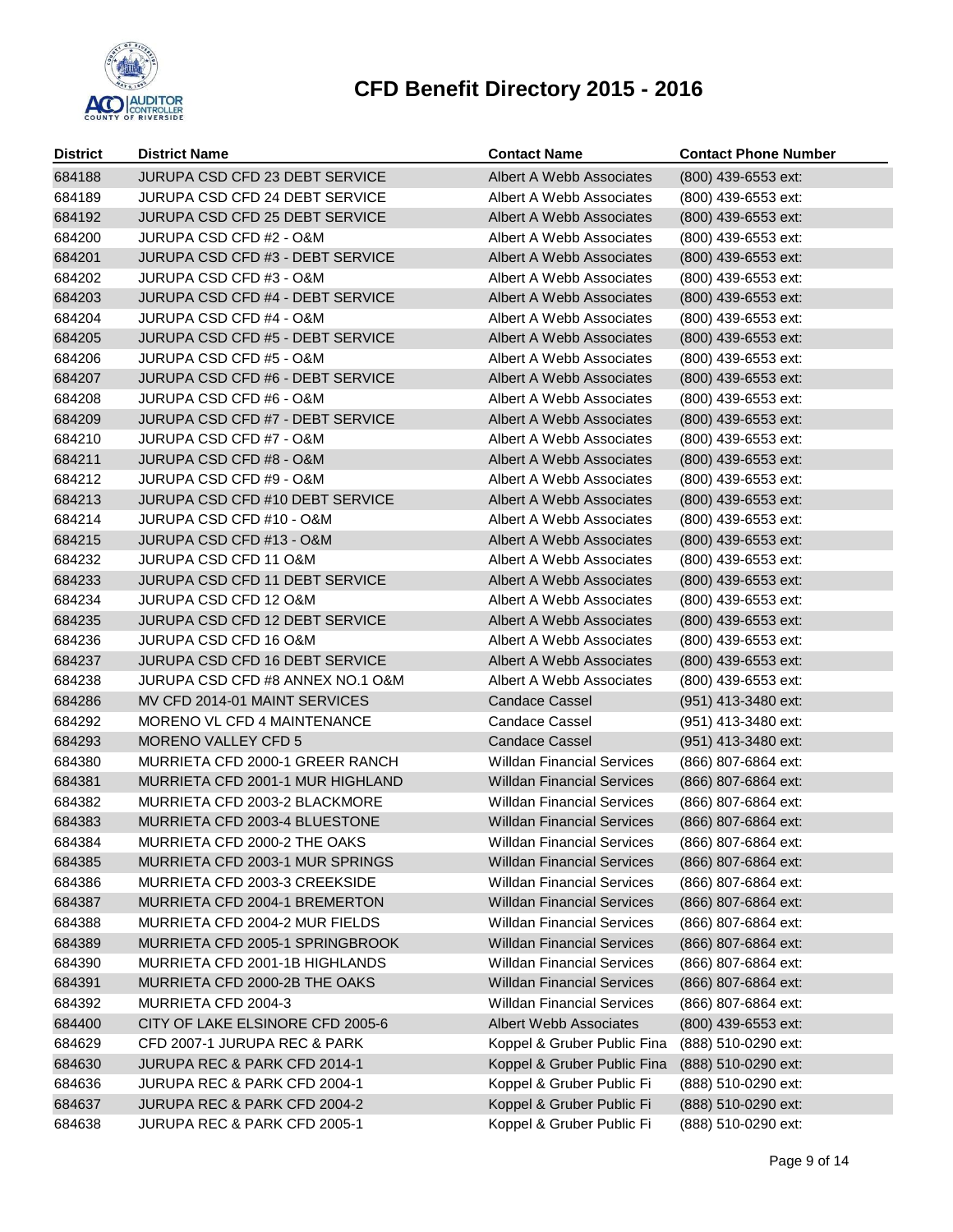

| <b>District</b>  | <b>District Name</b>                                                | <b>Contact Name</b>                                                            | <b>Contact Phone Number</b> |
|------------------|---------------------------------------------------------------------|--------------------------------------------------------------------------------|-----------------------------|
| 684639           | JURUPA REC & PARK CFD 2005-2                                        | Koppel & Gruber Public Fi                                                      | (888) 510-0290 ext:         |
| 684640           | <b>JURUPA REC &amp; PARK CFD 2006-1</b>                             | Koppel & Gruber Public Fi                                                      | (888) 510-0290 ext:         |
| 684657           | FRENCH VALLEY CFD                                                   | David Schroeder                                                                | (951) 837-4017 ext:         |
| 684876           | <b>WESTERN MUNI CFD 99-1</b>                                        | Albert A. Webb Associates                                                      | (800) 439-6553 ext:         |
| 684879           | <b>WESTERN MUNI CFD 88-1</b>                                        | Albert A. Webb Associates                                                      | (800) 439-6553 ext:         |
| 685263           | CFD 2 TEMESCAL VALLEY WD                                            | <b>Willdan Financial Service</b>                                               | (866) 807-6864 ext:         |
| 685264           | CFD 1 TEMESCAL VALLEY WD                                            | <b>Willdan Financial Service</b>                                               | (866) 807-6864 ext:         |
| 685265           | CFD 3 TEMESCAL VALLEY WD                                            | <b>Willdan Financial Service</b>                                               | (866) 807-6864 ext:         |
| 685297           | RCWD CFD 88-3 SPECIAL TAX A                                         | David Taussig & Associate.                                                     | (800) 969-4382 ext:         |
| 685300           | RCWD CFD 99-1 IMP A                                                 | David Taussig & Associate.                                                     | (800) 969-4382 ext:         |
| 685301           | RCWD CFD 99-1 IMP B                                                 | David Taussig & Associate.                                                     | (800) 969-4382 ext:         |
| 685302           | RCWD CFD 99-2                                                       | David Taussig & Associate.                                                     | (800) 969-4382 ext:         |
| 685370           | CFD NO. 2014-1 MURRIETA VLY USD                                     | Dolinka Group                                                                  | (877) 250-1503 ext:         |
| 685371           | CFD NO. 2014-2 MURRIETA VLY USD                                     | Dolinka Group                                                                  | (877) 250-1503 ext:         |
| 685372           | EMWD CFD 2010-60 PASEO DEL SOL                                      | Eastern Municipal Water Dis                                                    | (800) 439-6553 ext:         |
| 685373           | EMWD CFD 2005-43 KONA RD/HOLIDAY                                    | Eastern municipal Water Di                                                     | (800) 439-6553 ext:         |
| 685374           | EMWD CFD 2003-14 CLIN KEITH IA A                                    | Eastern Municipal Water Dis                                                    | (800) 439-6553 ext:         |
| 685375           | EMWD CFD 2003-14 CLIN KEITH IA B                                    | Eastern Municipal Water Dis                                                    | (800) 439-6553 ext:         |
| 685376           | EMWD CFD 2003-14 CLIN KEITH IA C                                    | Eastern Municipal Water Dis                                                    | (800) 439-6553 ext:         |
| 685377           | EMWD CFD 2003-19 E&W RIDGE IA A                                     | Eastern Municipal Water Dis                                                    | (800) 439-6553 ext:         |
| 685378           | EMWD CFD 2003-19 E&W RIDGE IA B                                     | Eastern Municipal Water Dis                                                    | (800) 439-6553 ext:         |
| 685379           | EMWD CFD2005-38 AUTUMN RIDG IA A                                    | Eastern Municipal Water Dis                                                    | (800) 439-6553 ext:         |
| 685380           | EMWD CFD2005-38 AUTUMN RIDG IA B                                    | Eastern Municipal Water Dis                                                    | $(800)$ 439-6553 ext:       |
| 685381           | EMWD CFD 2003-20 CORMAN L. IA A                                     | Eastern Municipal Water Dis                                                    | (800) 439-6553 ext:         |
| 685382           | EMWD CFD 2003-20 CORMAN L. IA B                                     | Eastern Municipal Water Dis                                                    | (800) 439-6553 ext:         |
| 685383           | EMWD CFD 2002-05 CROWN VALLEY                                       | Eastern Municipal Water Dis                                                    | (800) 439-6553 ext:         |
| 685384           | EMWD CFD 2002-08 SERENA HILLS                                       | Eastern Municipal Water Dis                                                    | (800) 439-6553 ext:         |
| 685385           | EMWD CFD 2002-10 SUMMIT RIDGE                                       | Eastern Municipal Water Dis                                                    | (800) 439-6553 ext:         |
| 685386           | EMWD CFD 2003-12 TEM CREEK 1A A                                     | Eastern Municipal Water Dis                                                    | (800) 439-6553 ext:         |
| 685387           | EMWD CFD 2003-12 TEM CREEK 1A B                                     | Eastern Municipal Water Dis                                                    | (800) 439-6553 ext:         |
| 685388<br>685389 | EMWD CFD 2003-16 PROMONTORY                                         | Eastern Municipal Water Dis                                                    | (800) 439-6553 ext:         |
| 685390           | EMWD CFD 2001-01 FRENCH VL IA B<br>EMWD CFD 2002-04 SHEFLD RBV IA 1 | Eastern Municipal Water Dis<br>Eastern Municipal Water Dis (800) 439-6553 ext: | (800) 439-6553 ext:         |
| 685391           | EMWD CFD 2002-04 SHEFLD/RBV IA 2                                    | Eastern Municipal Water Dis (800) 439-6553 ext:                                |                             |
| 685392           | EMWD CFD 2002-04 SHEFLD/RBV IA 3                                    | Eastern Municipal Water Dis                                                    | (800) 439-6553 ext:         |
| 685393           | EMWD CFD 2002-04 SHEFLD/RBV IA 4                                    | Eastern Municipal Water Dis                                                    | (800) 439-6553 ext:         |
| 685394           | EMWD CFD 2002-04 SHEFLD/RBV IA 5                                    | Eastern Municipal Water Dis                                                    | (800) 439-6553 ext:         |
| 685395           | EMWD CFD 2002-06 A MORGAN HILL                                      | Eastern Municipal Water Dis                                                    | (800) 439-6553 ext:         |
| 685396           | EMWD CFD 2002-06 B MORGAN HILL                                      | Eastern Municipal Water Dis                                                    | (800) 439-6553 ext:         |
| 685398           | EMWD CFD 2002-09 WOODSIDE                                           | Eastern Municipal Water Dis                                                    | (800) 439-6553 ext:         |
| 685399           | EMWD CFD2001-2 A SPGFLD/ARB GLEN                                    | Eastern Municipal Water Dis                                                    | (800) 439-6553 ext:         |
| 685400           | EMWD CFD2001-2 B SPGFLD/ARB GLEN                                    | Eastern Municipal Water Dis                                                    | (800) 439-6553 ext:         |
| 685425           | CFD 2001-01A FRENCH VALLEY                                          | Eastern Municipal Water Dis                                                    | (800) 439-6553 ext:         |
| 685426           | EMWD CFD 2002-03 WILLOWS                                            | Eastern Municipal Water Dis                                                    | (800) 439-6553 ext:         |
| 685427           | EMWD CFD 2004-30 BARRINGTON HGTS                                    | Eastern Municipal Water Dis                                                    | (800) 439-6553 ext:         |
| 685428           | EMWD CFD 2004-26 SAN JACINTO IAA                                    | Eastern Municipal Water Dis                                                    | (800) 439-6553 ext:         |
| 685429           | EMWD CFD 2004-28 QUINTA DO LARGO                                    | Eastern Municipal Water Dis                                                    | (800) 439-6553 ext:         |
| 685430           | EMWD CFD 2003-15 MORGAN VALLEY                                      | Eastern Municipal Water Dis                                                    | (800) 439-6553 ext:         |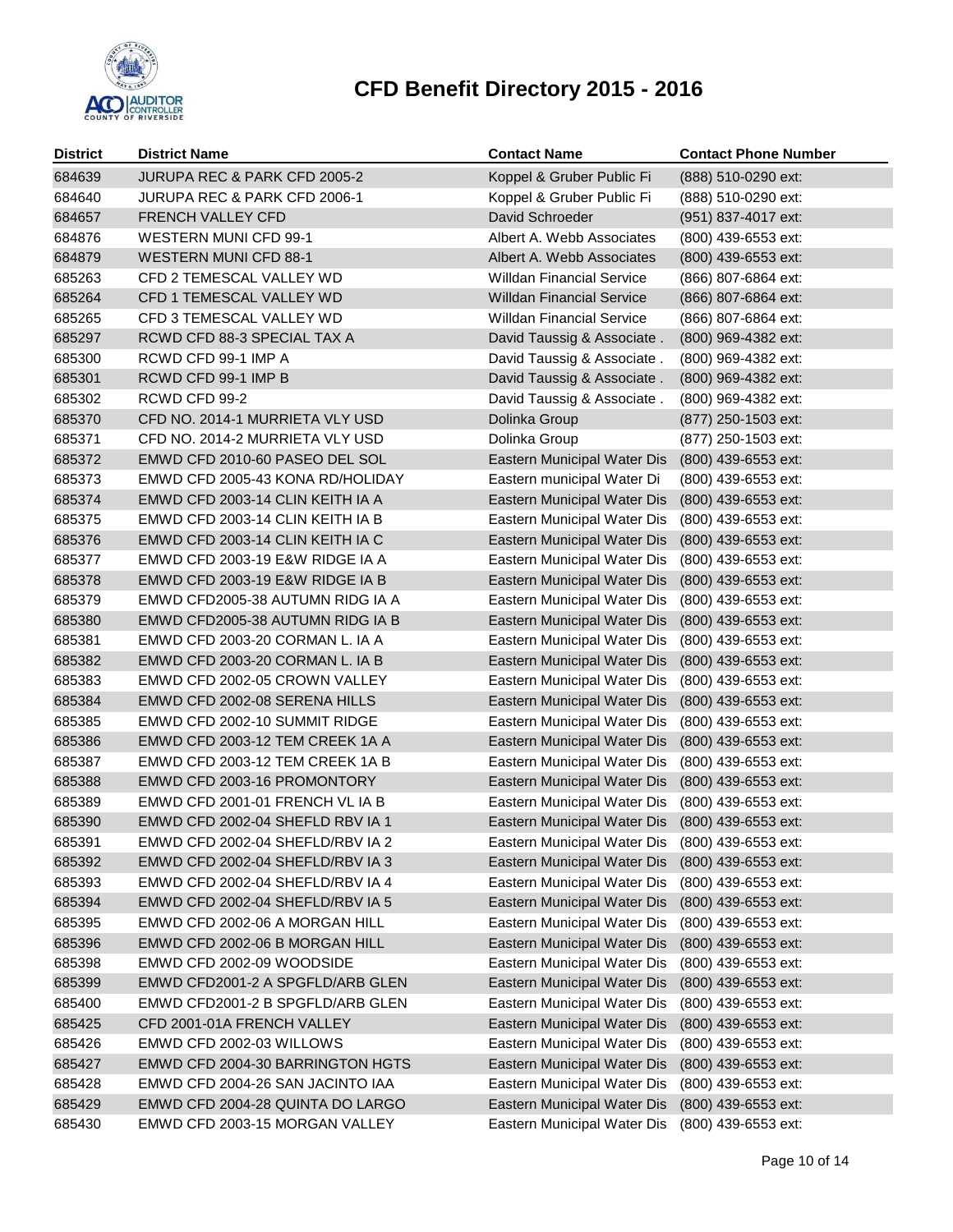

| <b>District</b> | <b>District Name</b>             | <b>Contact Name</b>         | <b>Contact Phone Number</b> |
|-----------------|----------------------------------|-----------------------------|-----------------------------|
| 685432          | EMWD CFD2003-20 CORMANLEIGH IA C | Eastern Municipal Water Dis | (800) 439-6553 ext:         |
| 685434          | CFD 2006-58 MEADOW/STEIN/CIMM    | Eastern Municipal Water Dis | (800) 439-6553 ext:         |
| 685580          | CFD 98-2 WILDOMAR PUBLIC FAC     | Jerry Wen                   | (800) 969-4382 ext:         |
| 685581          | CFD 98-1 TEMESCAL VALLEY PROJECT | Jerry Wen                   | (800) 969-4382 ext:         |
| 685582          | CFD 98-2 WILDOMAR-TVP            | Jerry Wen                   | (800) 969-4382 ext:         |
| 685583          | ELS VAL MWD CFD 99-1 LA GONDA    | Jerry Wen                   | (800) 969-4382 ext:         |
| 685584          | ELS VAL MWD CFD 2002-1           | Jerry Wen                   | (800) 969-4382 ext:         |
| 685585          | ELS VAL MWD CFD 2003-2           | Jerry Wen                   | (800) 969-4382 ext:         |
| 685586          | ELS VAL MWD CFD 2003-1           | Jerry Wen                   | (800) 969-4382 ext:         |
| 685587          | ELSINORE VAL MWD CFD 2004-1      | Jerry Wen                   | (800) 969-4382 ext:         |
| 685820          | CVWD CFD 102 (THE RESERVE)       | Albert A. Webb Associates   | (800) 439-6553 ext:         |
| 685919          | CFD 2005-43 IAB EMWD             | Eastern Municipal Water Dis | (800) 439-6553 ext:         |
| 685920          | EMWD CFD 2004-34 FAIRCREST       | Eastern Municipal Water Dis | (800) 439-6553 ext:         |
| 685921          | EMWD CFD 2005-47 THE LAKES       | Albert A. Webb Associates   | (800) 439-6553 ext:         |
| 685923          | CFD 2002-07 IAC EMWD             | Eastern Municipal Water Dis | (800) 439-6553 ext:         |
| 685951          | EMWD CFD2003-25 PACIFIC COM IA C | Eastern Municipal Water Dis | (800) 439-6553 ext:         |
| 685952          | EMWD CFD2003-25 PACIFIC COM IA D | Eastern Municipal Water Dis | (800) 439-6553 ext:         |
| 685953          | EMWD CFD2004-26 SAN JACINTO IA 2 | Eastern Municipal Water Dis | (800) 439-6553 ext:         |
| 685954          | EMWD CFD 2004-27 COTTONWOOD      | Eastern Municipal Water Dis | (800) 439-6553 ext:         |
| 685955          | EMWD CFD 2004-29 SUN RANCH       | Eastern Municipal Water Dis | (800) 439-6553 ext:         |
| 685956          | EMWD CFD2004-32 RCH JACINTO IA A | Eastern Municipal Water Dis | (800) 439-6553 ext:         |
| 685957          | EMWD CFD2004-32 RCH JACINTO IA B | Eastern Municipal Water Dis | (800) 439-6553 ext:         |
| 685960          | EMWD CFD 2004-35 MTN GATE IA C   | Eastern Municipal Water Dis | (800) 439-6553 ext:         |
| 685961          | EMWD CFD 2004-36 ADELINE'S FARM  | Eastern Municipal Water Dis | (800) 439-6553 ext:         |
| 685962          | EMWD CFD 2005-40 MAHOGANY PROM   | Eastern Municipal Water Dis | (800) 439-6553 ext:         |
| 685963          | EMWD CFD2005-42 BELICA R MOSAICO | Eastern Municipal Water Dis | (800) 439-6553 ext:         |
| 685965          | EMWD CFD 2005-39 MARSDEN         | Eastern Municipal Water Dis | (800) 439-6553 ext:         |
| 685966          | EMWD CFD 2005-44 VISTA DEL VALLE | Eastern Municipal Water Dis | (800) 439-6553 ext:         |
| 685967          | <b>EMWD CFD 2006-52 (NELSON)</b> | Eastern Municipal Water Dis | (800) 439-6553 ext:         |
| 685969          | CFD 2002-07IAA PACIFIC MAYFIELD  | Eastern Municipal Water Dis | (800) 439-6553 ext:         |
| 685970          | CFD 2002-07IAB PACIFIC MAYFIELD  | Eastern Municipal Water Dis | (800) 439-6553 ext:         |
| 685973          | EMWD CFD 2006-56 RANCHO DIAMANTE | Eastern Municipal Water Dis | (800) 439-6553 ext:         |
| 685975          | EMWD CFD 2002-06 IAC MORGAN HILL | Eastern Municipal Water Dis | (800) 439-6553 ext:         |
| 686000          | LAKE ELSINORE USD CFD 2000-1     | Anabel Ednave-Bui           | (877) 250-1503 ext:         |
| 686001          | LK ELSINORE USD CFD 2003-1 IA-A  | Anabel Ednave-Bui           | (877) 250-1503 ext:         |
| 686002          | LK ELSINORE USD CFD 2003-1 IA-B  | Anabel Ednave-Bui           | (877) 250-1503 ext:         |
| 686003          | LAKE ELSINORE USD CFD 2004-1     | Anabel Ednave-Bui           | (877) 250-1503 ext:         |
| 686004          | LAKE ELSINORE USD CFD 2004-2     | Anabel Ednave-Bui           | (877) 250-1503 ext:         |
| 686005          | LAKE ELSINORE USD CFD 2004-3     | Anabel Ednave-Bui           | (877) 250-1503 ext:         |
| 686006          | LAKE ELSINORE USD CFD 2004-4     | Anabel Ednave-Bui           | (877) 250-1503 ext:         |
| 686007          | LK ELSINORE USD CFD 2005-1 IA A  | Anabel Ednave-Bui           | (877) 250-1503 ext:         |
| 686008          | LK ELSINORE USD CFD 2005-1 IA B  | Anabel Ednave-Bui           | (877) 250-1503 ext:         |
| 686009          | LAKE ELSINORE USD CFD 2005-3     | Anabel Ednave-Bui           | (877) 250-1503 ext:         |
| 686010          | LAKE ELSINORE USD CFD 2005-5     | Anabel Ednave-Bui           | (877) 250-1503 ext:         |
| 686011          | LK ELSINORE USD CFD 2005-6 IA A  | Anabel Ednave-Bui           | (877) 250-1503 ext:         |
| 686013          | LAKE ELSINORE USD CFD 2005-7     | Anabel Ednave-Bui           | (877) 250-1503 ext:         |
| 686016          | LK ELSINORE USD CFD 2006-3 IA A  | Anabel Ednave-Bui           | (877) 250-1503 ext:         |
| 686020          | LK ELSINORE USD CFD 2006-2 IA A  | Anabel Ednave-Bui           | (877) 250-1503 ext:         |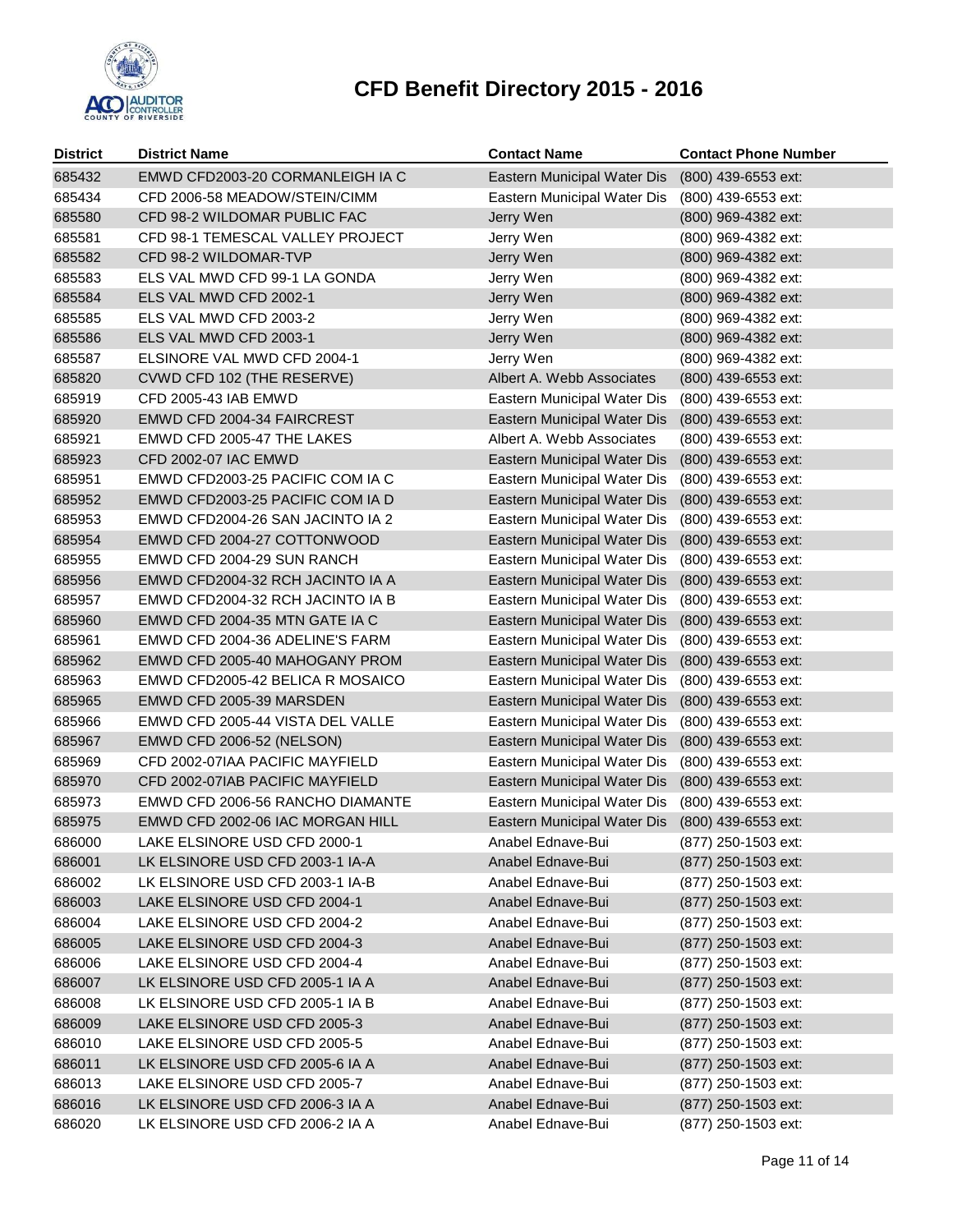

| <b>District</b> | <b>District Name</b>             | <b>Contact Name</b>              | <b>Contact Phone Number</b> |
|-----------------|----------------------------------|----------------------------------|-----------------------------|
| 686023          | LK ELSINORE USD CFD 2006-4       | Anabel Ednave-Bui                | (877) 250-1503 ext:         |
| 686025          | LK ELSINORE USD CFD 2006-6       | Anabel Ednave-Bui                | (877) 250-1503 ext:         |
| 686027          | CFD LAKE ELSINORE USD 2013-2     | Dolinka Group                    | (877) 250-1503 ext:         |
| 686100          | ROMOLAND SCHOOL CFD 2004-1 IA 3  | David Taussig Associates         | (800) 969-4382 ext:         |
| 686101          | ROMOLAND SCHOOL DIST CFD 91-1    | David Taussig Associates         | (800) 969-4382 ext:         |
| 686102          | ROMOLAND SCHOOL DIST CFD 2001-1  | David Taussig Associates         | (800) 969-4382 ext:         |
| 686103          | ROMOLAND SCHOOL CFD 2002-1 IA A  | David Taussig Associates         | (800) 969-4382 ext:         |
| 686105          | ROMOLAND SCHOOL CFD 2002-2       | David Taussig Associates         | (800) 969-4382 ext:         |
| 686106          | ROMOLAND SCHOOL CFD 2004-1 IA 1  | David Taussig Associates         | (800) 969-4382 ext:         |
| 686107          | ROMOLAND SCHOOL CFD 2004-1 IA 2  | David Taussig Associates         | (800) 969-4382 ext:         |
| 686108          | ROMOLAND SCHOOL CFD 2006-1       | David Taussig Associates         | (800) 969-4382 ext:         |
| 686109          | ROMOLAND SD CFD NO 2004-1 IA 4   | David Taussig Associates         | (800) 969-4382 ext:         |
| 686110          | ROMOLAND SD CFD NO 2006-3        | <b>David Taussig Associates</b>  | (800) 969-4382 ext:         |
| 686200          | SAN JACINTO USD CFD 2003-1 ZN1 A | <b>Willdan Financial Service</b> | (866) 807-6864 ext:         |
| 686206          | SAN JACINTO USD CFD 2003-3 TAX A | <b>Willdan Financial Service</b> | (866) 807-6864 ext:         |
| 686207          | SAN JACINTO USD CFD 2003-3 TAX B | <b>Willdan Financial Service</b> | (866) 807-6864 ext:         |
| 686209          | SAN JACINTO USD CFD 2003-2       | <b>Willdan Financial Service</b> | (866) 807-6864 ext:         |
| 686210          | SAN JACINTO USD CFD 2004-3       | <b>Willdan Financial Service</b> | (866) 807-6864 ext:         |
| 686211          | SAN JACINTO USD CFD 2004-4       | <b>Willdan Financial Service</b> | (866) 807-6864 ext:         |
| 686212          | SAN JACINTO USD CFD 2004-5       | <b>Willdan Financial Service</b> | (866) 807-6864 ext:         |
| 686215          | SAN JACINTO USD CFD 2005-1 TAX A | <b>Willdan Financial Service</b> | (866) 807-6864 ext:         |
| 686216          | SAN JACINTO USD CFD 2005-1 TAX B | <b>Willdan Financial Service</b> | (866) 807-6864 ext:         |
| 686217          | SAN JACINTO USD CFD 2005-2 TAX A | <b>Willdan Financial Service</b> | (866) 807-6864 ext:         |
| 686218          | SAN JACINTO USD CFD 2005-2 TAX B | <b>Willdan Financial Service</b> | (866) 807-6864 ext:         |
| 686221          | SAN JACINTO USD CFD 2005-4 TAX A | <b>Willdan Financial Service</b> | (866) 807-6864 ext:         |
| 686222          | SAN JACINTO USD CFD 2005-4 TAX B | <b>Willdan Financial Service</b> | (866) 807-6864 ext:         |
| 686223          | SAN JACINTO USD CFD 2006-1 TAX A | <b>Willdan Financial Service</b> | (866) 807-6864 ext:         |
| 686224          | SAN JACINTO USD CFD 2006-1 TAX B | Willdan Financial Service        | (866) 807-6864 ext:         |
| 686225          | SAN JACINTO USD CFD 2006-2 TAX B | <b>Willdan Financial Service</b> | (866) 807-6864 ext:         |
| 686226          | SAN JACINTO USD CFD 2003-1 B     | <b>Willdan Financial Service</b> | (866) 807-6864 ext:         |
| 686227          | SAN JACINTO USD CFD 2003-2 B     | <b>Willdan Financial Service</b> | (866) 807-6864 ext:         |
| 686228          | SAN JACINTO USD CFD 2004-3 B     | <b>Willdan Financial Service</b> | (866) 807-6864 ext:         |
| 686229          | SAN JACINTO USD CFD 2004-4 B     | <b>Willdan Financial Service</b> | (866) 807-6864 ext:         |
| 686230          | SAN JACINTO USD CFD 2004-5 B     | Willdan Financial Service        | (866) 807-6864 ext:         |
| 686231          | SAN JACINTO USD CFD 2006-2 A     | <b>Willdan Financial Service</b> | (866) 807-6864 ext:         |
| 686530          | TEMECULA VALLEY USD CFD 89-1     | Barbara Hale-Carter              | (760) 233-2630 ext:         |
| 686531          | TEMECULA USD CFD 00-01           | <b>Barbara Hale-Carter</b>       | (760) 233-2630 ext:         |
| 686532          | TEMECULA VL USD CFD 2002-2       | Barbara Hale-Carter              | (760) 233-2630 ext:         |
| 686533          | TEMECULA VL USD CFD 2002-1/IA-1  | Barbara Hale-Carter              | (760) 233-2630 ext:         |
| 686534          | TEMECULA VL USD CFD 2002-1/IA-2  | Barbara Hale-Carter              | (760) 233-2630 ext:         |
| 686535          | TEMECULA VL USD CFD 2013-1       | Barbara Hale-Carter              | (760) 233-2630 ext:         |
| 686536          | TEMECULA VL USD CFD 2011-1       | Barbara Hale-Carter              | (760) 233-2630 ext:         |
| 686537          | TEMECULA VL USD CFD 2003-2       | Barbara Hale-Carter              | (760) 233-2630 ext:         |
| 686539          | TEMECULA VL USD CFD 2004-1/IA-A  | Barbara Hale-Carter              | (760) 233-2630 ext:         |
| 686541          | TEMECULA VL USD CFD 2005-1       | Barbara Hale-Carter              | (760) 233-2630 ext:         |
| 686545          | TEMECULA VL USD CFD 2004-1 IA B  | Barbara Hale-Carter              | (760) 233-2630 ext:         |
| 686546          | <b>TV USD CFD 2010-1</b>         | Barbara Hale-Carter              | (760) 233-2630 ext:         |
| 686548          | CFD 1 TEMECULA VLY USD           | Barbara Hale-Carter              | (760) 233-2630 ext:         |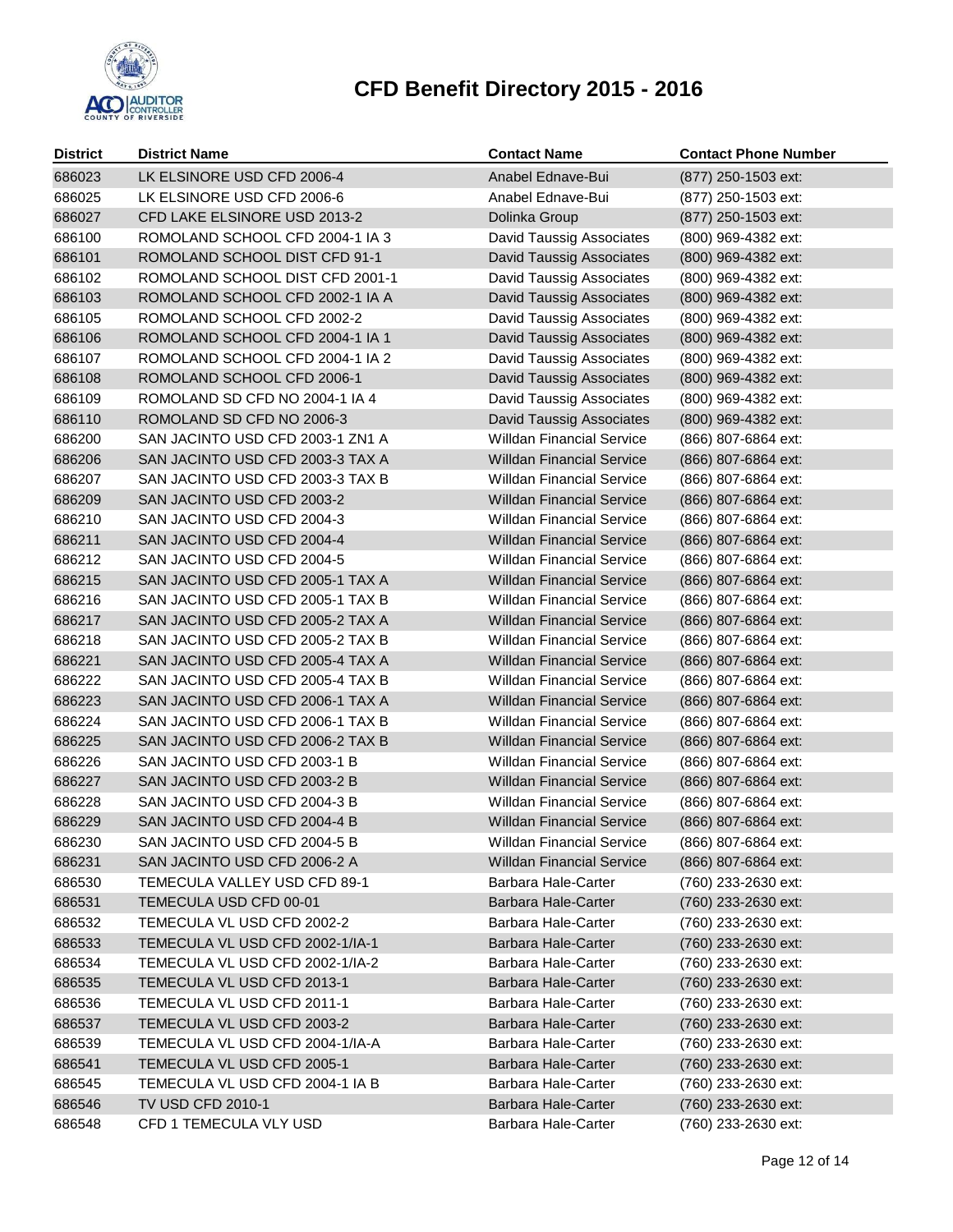

| <b>District</b> | <b>District Name</b>             | <b>Contact Name</b>               | <b>Contact Phone Number</b> |
|-----------------|----------------------------------|-----------------------------------|-----------------------------|
| 686549          | CFD 2005-1 H TEMECULA VLY USD    | Barbara Hale-Carter               | (760) 233-2630 ext:         |
| 687030          | CITY OF COACHELLA CFD 2005-1     | <b>Willdan Financial Service</b>  | (866) 807-6864 ext:         |
| 687150          | CORONA CFD 2004-1 BUCHANAN ST    | Shepherd & Staats, Inc            | (800) 641-8403 ext:         |
| 687151          | CORONA CFD 2002-1 IA DOS LAGOS   | Shepherd & Staats, Inc.           | (800) 641-8403 ext:         |
| 687201          | DESERT HOT SPRINGS CFD 2006-1    | City of Desert Hot Springs.       | (800) 439-6553 ext:         |
| 687202          | CITY OF DHS CFD 2010-1(SERVICES) | City of Desert Hot Springs.       | (800) 439-6553 ext:         |
| 687203          | CITY OF DHS CFD 2010-1 (ZONE 3)  | City of Desert Hot Springs.       | (800) 439-6553 ext:         |
| 688500          | <b>INDIO CFD 2004-1</b>          | Susana Medina                     | (866) 807-6864 ext:         |
| 688501          | <b>INDIO CFD 2004-2</b>          | Susana Medina                     | (866) 807-6864 ext:         |
| 688502          | INDIO CFD 2005-1 TALAVERA IA 1   | Susana Medina                     | (866) 807-6864 ext:         |
| 688503          | INDIO CFD 2004-3 TERRA LAGO      | Susana Medina                     | (866) 807-6864 ext:         |
| 688504          | INDIO CFD 2005-1 TALAVERA IA2    | Susana Medina                     | (866) 807-6864 ext:         |
| 688505          | INDIO CFD 2006-1 SONORA WELLS    | Susana Medina                     | (866) 807-6864 ext:         |
| 688701          | CITY OF LAKE ELSINORE CFD 2005-1 | <b>Albert Webb Associates</b>     | (800) 439-6553 ext:         |
| 688703          | LK ELSINORE CFD 2005-4 LAKEVIEW  | <b>Albert Webb Associates</b>     | (800) 439-6553 ext:         |
| 688705          | CITY OF LAKE ELSINORE CFD 2006-2 | <b>Albert Webb Associates</b>     | (800) 439-6553 ext:         |
| 688706          | LK ELSINORE CFD 2006-3 LA STRADA | <b>Albert Webb Associates</b>     | (800) 439-6553 ext:         |
| 688707          | LK ELSINORE CFD2006-5 PARK OS&SD | Albert Webb Associates            | (800) 439-6553 ext:         |
| 688708          | CITY OF LAKE ELSINORE CFD 2005-5 | <b>Albert Webb Associates</b>     | (800) 439-6553 ext:         |
| 688709          | CITY OF LAKE ELSINORE CFD 03-2A  | Albert Webb Associates            | (800) 439-6553 ext:         |
| 688710          | CITY OF LAKE ELSINORE CFD 03-2B  | <b>Albert Webb Associates</b>     | (800) 439-6553 ext:         |
| 688711          | CITY OF LAKE ELSINORE CFD 03-2C  | <b>Albert Webb Associates</b>     | (800) 439-6553 ext:         |
| 688712          | LK ELSINORE CFD2003-2 CYN IA-D   | <b>Albert Webb Associates</b>     | (800) 439-6553 ext:         |
| 688713          | LK ELSINORE CFD2003-2 CYN FIRE   | <b>Albert Webb Associates</b>     | (800) 439-6553 ext:         |
| 688714          | CITY OF LAKE ELSINORE CFD 04-3-1 | <b>Albert Webb Associates</b>     | (800) 439-6553 ext:         |
| 688715          | CITY OF LAKE ELSINORE CFD 04-3-2 | Albert Webb Associates            | (800) 439-6553 ext:         |
| 688716          | CITY OF LAKE ELSINORE CFD 05-2A  | <b>Albert Webb Associates</b>     | (800) 439-6553 ext:         |
| 688719          | LK ELSINORE CFD2005-2 ALBER SVCS | <b>Albert Webb Associates</b>     | (800) 439-6553 ext:         |
| 688721          | LK ELSINORE CFD2005-5 WASSON SVC | <b>Albert Webb Associates</b>     | (800) 439-6553 ext:         |
| 688723          | LK ELSINORE CFD2006-1 SUMER IA-2 | <b>Albert Webb Associates</b>     | (800) 439-6553 ext:         |
| 688724          | LK ELSINORE CFD2006-1 SUMER IA-3 | Albert A. Webb Associates         | (800) 439-6553 ext:         |
| 688725          | LK ELSINORE CFD2006-1 SUMER SV   | Albert Webb Associates            | (800) 439-6553 ext:         |
| 688726          | LK ELSINORE CFD2006-2 VISCAYA SV | Albert Webb Associates            | (800) 439-6553 ext:         |
| 688728          | LK ELSINORE CFD 2006-4           | Albert Webb Associates            | (800) 439-6553 ext:         |
| 688730          | LK ELSINORE CFD 2006-6 TESSERA   | Albert A. Webb Associates         | (800) 439-6553 ext:         |
| 688732          | LK ELSINORE CFD2006-8 RUNDEER    | <b>Albert Webb Associates</b>     | (800) 439-6553 ext:         |
| 688738          | LK ELSINORE CFD2007-1 PUBLC SFTY | <b>Albert Webb Associates</b>     | (800) 439-6553 ext:         |
| 688739          | LK ELSINORE CFD2007-4 MAKENNA    | <b>Albert Webb Associates</b>     | (800) 439-6553 ext:         |
| 688741          | LK ELSINORE CFD2007-5 RED KITE   | <b>Albert Webb Associates</b>     | (800) 439-6553 ext:         |
| 688742          | LK ELSINORE CFD2007-5 REDKITE SV | <b>Albert Webb Associates</b>     | (800) 439-6553 ext:         |
| 688743          | LK ELSINORE CFD2007-6 HOLIDAYINN | <b>Albert Webb Associates</b>     | (800) 439-6553 ext:         |
| 688744          | CFD 2009-1 PARKS & LIGHTING      | <b>Albert Webb Associates</b>     | (800) 439-6553 ext:         |
| 689001          | <b>AMIGA CFD 2002-1</b>          | Donna Segura                      | (951) 781-3100 ext:         |
| 689100          | PERRIS CFD 1-S S.PUB.SAFETY CFD  | <b>Willdan Financial Services</b> | (866) 807-6864 ext:         |
| 689101          | PERRIS CFD 2006-1 MERITAGE HOMES | <b>Willdan Financial Services</b> | (866) 807-6864 ext:         |
| 689104          | PERRIS CFD 2005-1 IA 3 VLLY VST  | <b>Willdan Financial Services</b> | (866) 807-6864 ext:         |
| 689105          | PERRIS CFD 2005-1 IA 4 VLLY VST  | <b>Willdan Financial Services</b> | (866) 807-6864 ext:         |
| 689106          | PERRIS CFD 2001-1 IA 5 MAY FARMS | <b>Willdan Financial Services</b> | (866) 807-6864 ext:         |